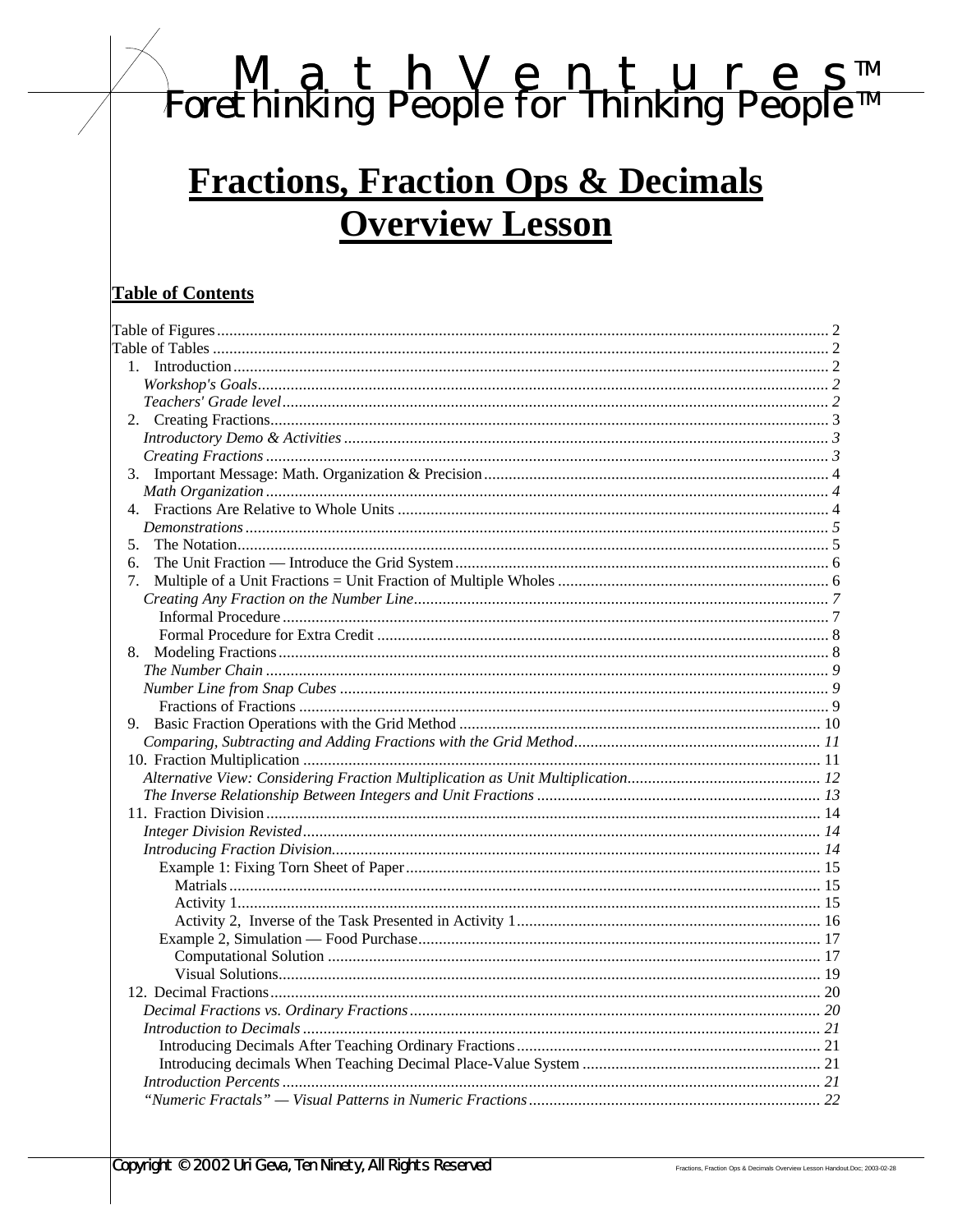# **Table of Figures**

| Figure 1. |  |
|-----------|--|
| Figure 2. |  |
| Figure 3. |  |
| Figure 4. |  |
| Figure 5. |  |
| Figure 6. |  |
| Figure 7  |  |
| Figure 8. |  |
|           |  |
|           |  |
|           |  |
|           |  |

# **Table of Tables**

|--|--|--|--|--|--|

# **1. Introduction**

#### **Workshop's Goals**

The lesson subject today is fractions and fraction operation. The goal is for you to understand fraction better, to have alternative perspectives and even give you specific classroom activities so that:

- ♦ You will teach fraction more effectively your students will deeper/better understanding of fractions and more of them will have this knowledge.
- ♦ You will teach fraction more efficiently your students will accomplish it in less time. (Time is the most precious resource in the classroom.

# **Teachers' Grade level**

As far as I am concerned teachers are divided into three categories depending on the knowledge level of their students of a specific subject, in this case fractions and fraction operations:

- (a) Preparing to learn the topic;
- (b) Learning the topic
- (c) Learning new material based on the topic, improving topic comprehension, reviewing and practicing skills.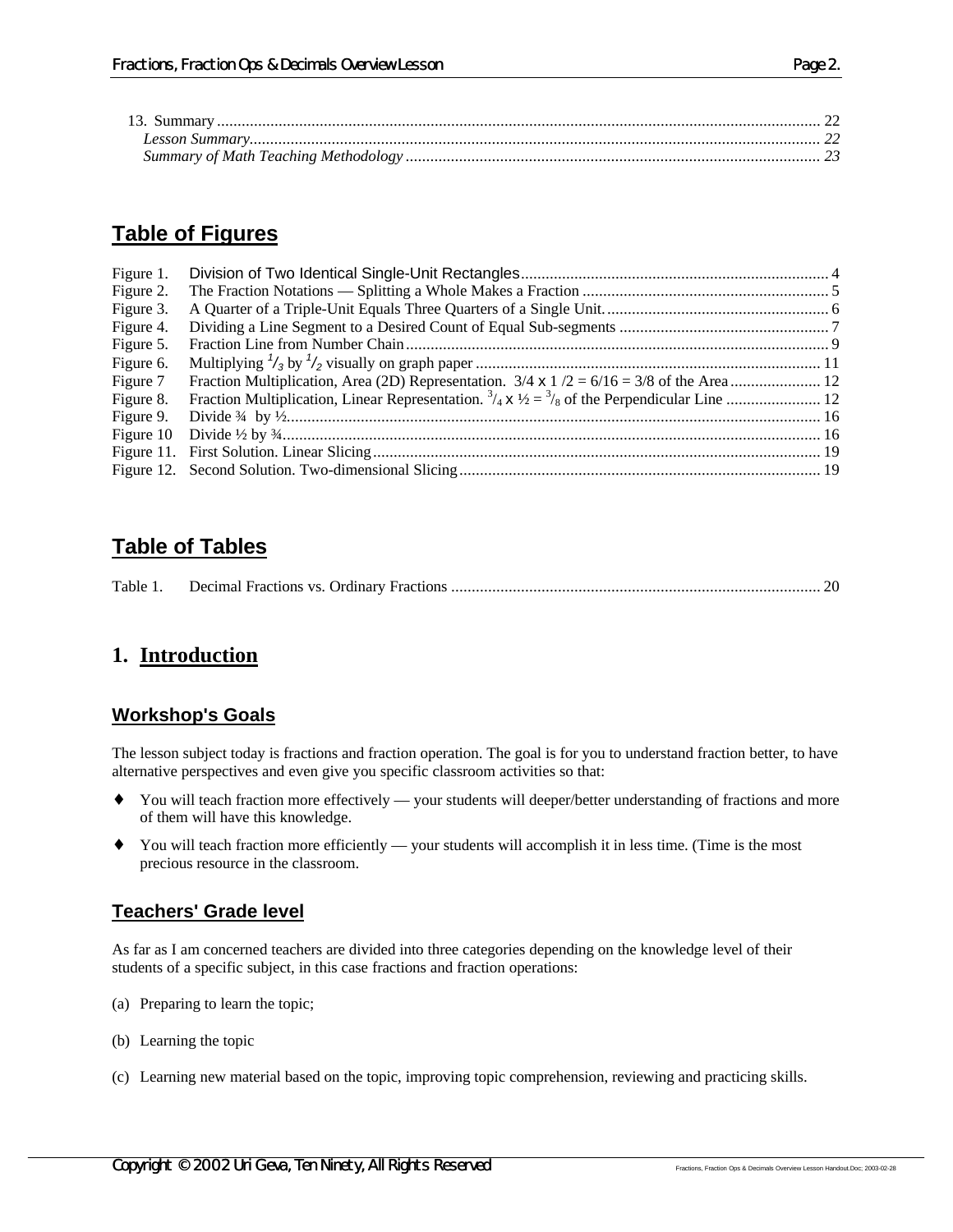With respect to fractions, K–3 grades teachers prepare, 3–6 grade teachers teach and 6–8 grade teachers follow-up.

This workshop is designed for all of these teachers. Clearly it addresses directly issues that teachers face teaching fractions and subjects that are based on understanding fractions in grades 3–8. But it also show K–3 teacher how to better prepare their students to understand fractions.

# **2. Creating Fractions**

# **Introductory Demo & Activities**

- **Tear a Sheet of Paper Provocatively.**
- **Instruct:** Tear your own sheet of paper.
- **Question:** Can anyone tell me what did you just do?
	- Answer: Created parts of a whole.
	- **Question** (follow-up question): Is there a different between the two parts of the sheet of paper?
		- **Answer:** some of you made equal or almost equal parts, others did not.

**Definition.** *When all the parts of the whole are equal to each other we call the parts fractions.*

# **Creating Fractions**

- Folding paper
	- Estimating folds by other numbers fold into *3, 5* and *7* parts.
	- Folding in half repeatedly of the original sheet that was folded by *2, 3, 5* and *7*.
- Cutting paper safely
	- Draw a line along a straight edge many times till the paper tears.
	- For older students (requires dexterity)
		- Fold a sheet sharply and cut.
		- Cut along the edge of a ruler.
- Snap cubes or Letzi
- Geo boards

Using the quadrille graph paper, snap cubes or geo board, create two identically rectangles. Then divide each into equal parts:

- **Horizontally**
- Vertically.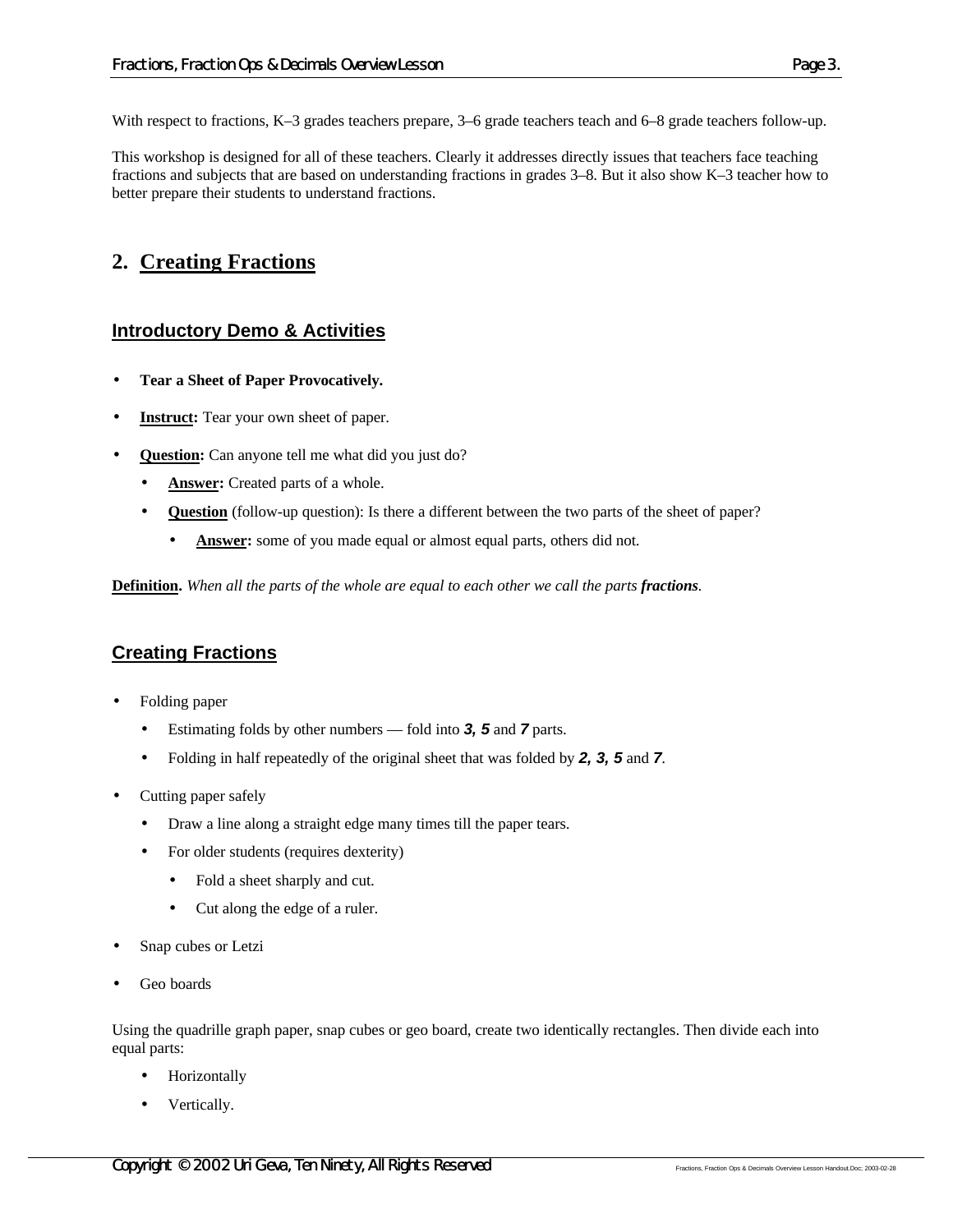

# **3. Important Message: Math. Organization & Precision**

**Example 1Put on your teacher hat** Math cannot depend on the ability of whoever practices it. Any specific mathematical activity should have the same result whether it is performed by a fourth grader or a PhD mathematician. *Mathematics is independent of your skill, dexterity, the tools you use and how you use them.*

- But... Knowing how to use the tools correctly and understanding the language a 2D language, very orderly that abhors ambiguities (nevertheless it has some) — minimize mistakes. Therefore, *practicing math, we strive to be as precise as possible:*
	- Insist on using quadrille graph paper, pencils & erasers
	- To draw points use intersecting lines (tick marks) not dots.
	- Insist on order and organization

*Being organized and precise does not improve the math, it makes it easier to learn and understand math.*

• When teaching a task, isolate the skills necessary to perform the task, but which do not contribute to the learned lesson.  $\rightarrow$  Give alternative tools to any student who straggles with these skills.

Example. We will work with:

- **Quadrille graph paper** requiring drawing and cutting straight lines.
- ♦ **Snap cubes**  provide straight lines. Its drawback is that student may be distracted by playing with the cubes.

# **Math Organization**

- The mathematical language is two-dimensional. Ordinary fraction notations are 2–D requiring special procedures and organization.
- The place-value notation is 1–D notation of fractions, making it simpler to work with as all the procedures that apply to integers can be extended to fractions.

# **4. Fractions Are Relative to Whole Units**

Whole units may differ in their…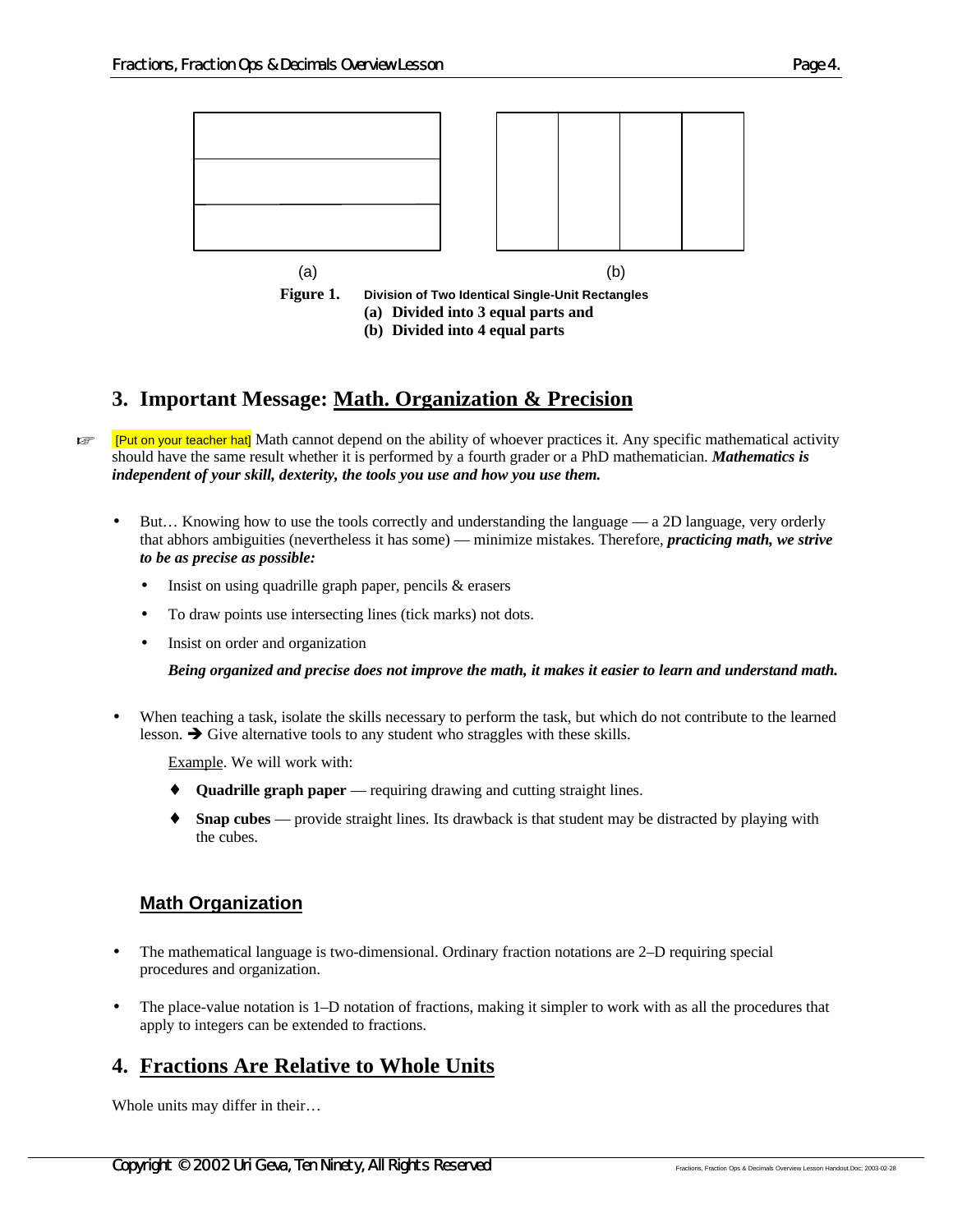- ♦ **Sizes.** Different pizzas have sizes but all can be partitioned.
- **Shapes.** Apples, pizzas, sheets of paper, groups of kids all have different shapes yet all can be split into different parts.

### **Demonstrations**

Use snap cubes to demonstrate differences in…

♦ **Size.** Cut in half

— A full size sheet of paper  $\rightarrow$  a set of 2 halves. — Smaller sheet  $\rightarrow$  a set of 2 halves.

State: Note that, now that accept two equal parts that make the whole as *halves*, we intuitively recognize both

sets of parts as pairs of halves.

- **Shapes.** Use the previously-made snap cubes constructs of 8 cubes to show that one 1/8 is the same regardless of which shape it came from.
	- ♦ *2x2x2*
	- ♦ *1x8*
	- ♦ *2x4*
	- ♦ *4x2*
	- ♦ 2D zigzag
	- 3D zigzag

# **5. The Notation**

 $F^*$  [Put on your teacher hat] With the fraction notation is the first time students are introduced to the *two-dimensional property* of the mathematical language. By this time students are usually experienced with writing numbers above each other, aligning the place values. This 2-D format makes computation easier and reduce the chance for errors. But the numbers and the operations are still read sequentially just as when they were written on a single line. On the other hand, it is **necessary** to write ordinary fractions (not decimals) in a 2-D format.

If you doubt the fact that this adds complexity, just consider what happens when students learn mixed numbers. How often students confuse the integer part with the fraction part and misread the numbers?

So it is necessary to introduce the fraction notation in an intuitive manner, making it easier to remember, understand and use.

#### **A written fraction consists of three components:**



**Figure 2. The Fraction Notations — Splitting a Whole Makes a Fraction**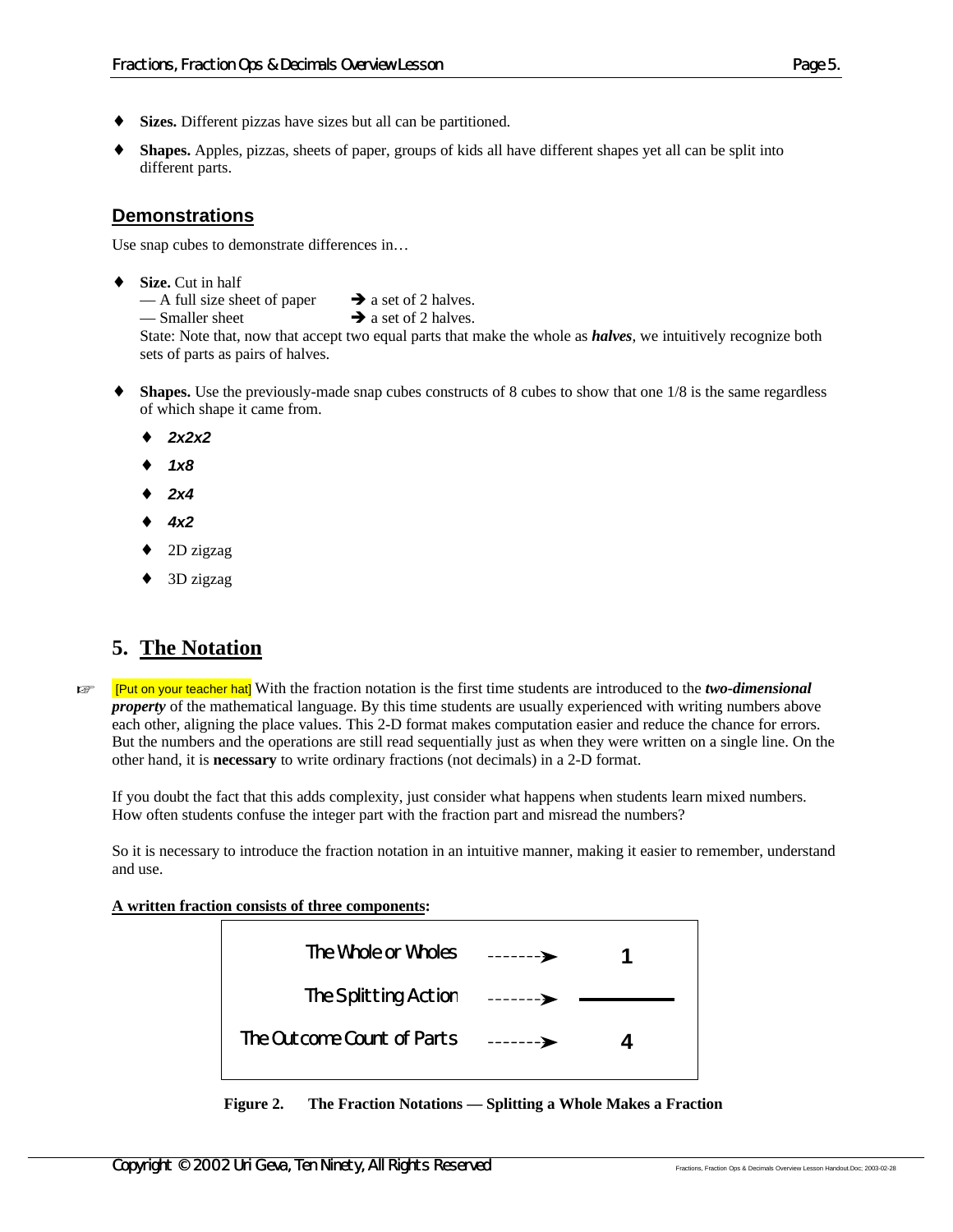$\mathbb{F}$  [Put on your teacher hat] The whole that is partitioned can be an aggregate of several individual whole units. (See detailed discussion Multiple of Unit Fractions and Unit Fraction of Multiple Wholes.)

# **6. The Unit Fraction — Introduce the Grid System**

Participants form teams of three, working together and sharing tasks and alternating the tools:

- ♦ One member works with graph paper, drawing & cutting.
- One member works with snap cubes
- One member works with a geo boards. Using different colors of the rubber bands makes it easier to distinguish different fractions.

Create *2*  $\frac{1}{2}$ ,  $\frac{1}{3}$  $\frac{1}{3}$ ,  $\frac{1}{4}$  $\frac{1}{4}$ ,  $\frac{1}{5}$  $\frac{1}{2}$ , etc.

**EXECUTE:** Advantages of the Grid Method [Put on your teacher hat]

- Every fraction can be created relatively easy and accurately. The only limitation is the size of the grid.
- The grid makes it easy to identify at least three different unit fractions for every rectangle.
- Even when imprecision is present, the grid discourages students from misarranging fractions (as can be easily done with circular fractions **Show fraction game that uses circular fractions. Kids make these mistakes even** with Montessori fraction inserts.).

# **7. Multiple of a Unit Fractions = Unit Fraction of Multiple Wholes**

Participants form teams of three, working together and sharing tasks and alternating the tools:

Using quadrille graph paper and snap cubes, create *2*  $\frac{3}{2}$ ,  $\frac{2}{3}$  $\frac{2}{3}$ ,  $\frac{3}{4}$  $\frac{3}{4}$ ,  $\frac{4}{5}$ *4* , etc. by

- Creating multiple of the unit fractions.
- Creating the unit fractions of multiple wholes.



**Figure 3. A Quarter of a Triple-Unit Equals**

- **Three Quarters of a Single Unit.**
- **(a) Triple-Unit is folded in three so it can be cut.**
- **(b) Three-Quarters Cut from a Single Unit.**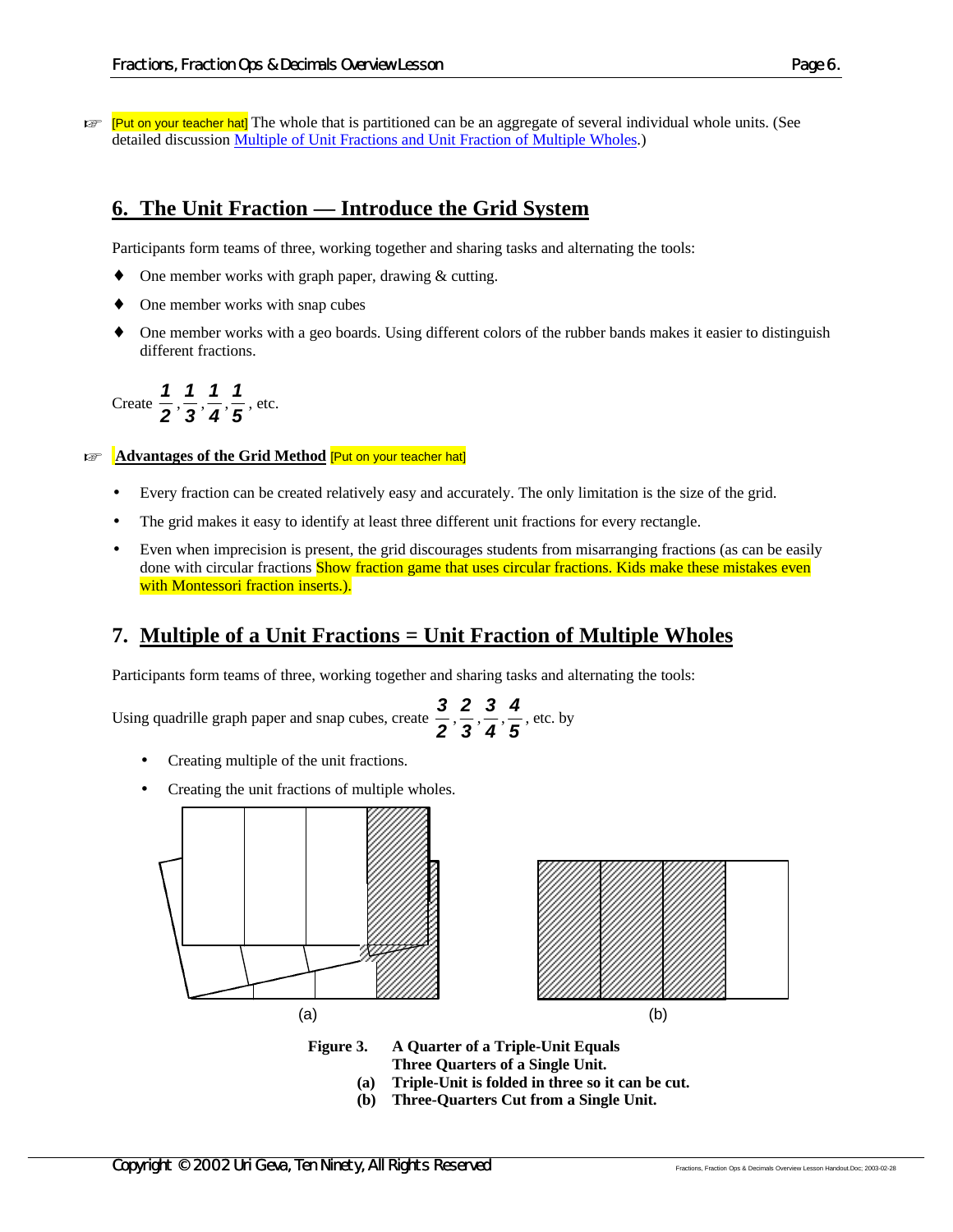#### *A fraction of multiples equals multiple of fractions.*

**Reason.** *A fraction is the result of division and division is the inverse of multiplication.*

**Question:** Can you tell the difference between

3 of 
$$
\frac{1}{4}
$$
 of one whole

and

$$
\frac{1}{4}
$$
 of 3 wholes ?

- **Answer:** There is no difference. When the parts are presented, there is no way to tell them apart or what is the source of either.
- **Exploit this fact. [Put on your teacher hat]** We can view the denominator as either:
	- As a multiplier of a unit fractions; or,
	- As a unit fraction of multiple wholes,

Depending not only on the mathematical context but also on which is more comprehensible to individual students.

#### **Creating Any Fraction on the Number Line**

**E. [Put on your teacher hat]** This is not part of the California Standards but learning it will improve mathematical comprehension of both the teachers and the students.



**Figure 4. Dividing a Line Segment to a Desired Count of Equal Sub-segments**

#### **Informal Procedure**

If you want to create a specific fraction, such as *1/9*, *3/7* or *7/5* on the number line, do the following:

- 1. Draw the line you want to partition. This is your *target line.*
- 2. Draw the origin on this line.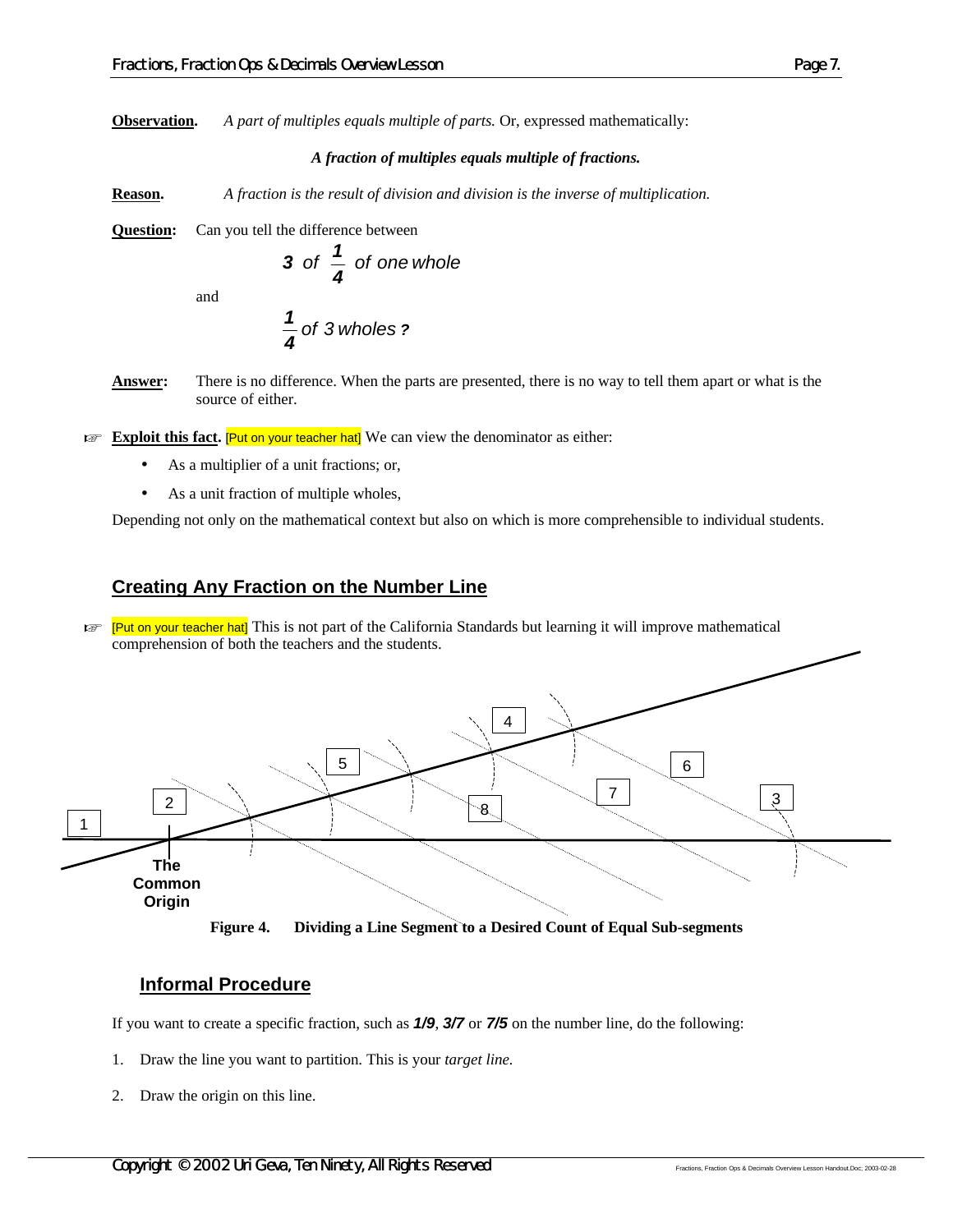- 3. From the origin draw mark on the line the length that you wish to divide.
- 4. Draw a second line such that it intersects with the first line in its origin. This is your *measuring line.*
- 5. Divide the measuring line into equal number of segments. The number of segments is equal to the number of divisions you need in order to create the desired fractions. For example, if you wish to create a *3/7*, you need to draw *7* segments on the second line.
- 6. Draw a line from the end of the last segment on the measuring line to the end mark on your target line. This is your *gauge line.*
- 7. Now draw lines such that
	- Each line starts at the end of a segment on the measuring line;
	- Each line intersects the target line; and
	- Each line is parallel to the gauge line.

The target line is now divided into the desired unit fractions. If you wanted to create a fraction that is a multiple of the unit fraction, select the desired number of contiguous segments. For example, if you wish to create a *3/7*, the target line is now divided into *7* segments, each of which is *1/7* long of the target line. Any contiguous *3* segments represent *3/7* of the target line.

#### **Formal Procedure for Extra Credit**

The number line can be used to generate a fraction, say fifths? — The following procedure enables you to divide a Line Segment to N Equal Sub-segments.

- 1. Draw the target line that you with to divide.
- 2. Mark on it the origin and call it *O.*
- 3. Starting at its origin, mark on it the desired segment length. Mark this end point by *A.*
- 4. Draw an arbitrary number line in an arbitrary angle to the target line, such that the two lines intersect at their origin. That is, the origins of both lines coincide.
- 5. Mark on this number line as many units equal to the number by which you wish to divide the target line. If this number is *n*, mark the end point of this number line with *N.*
- 6. Draw a connecting line from *N* on the number line to *A* on the target line. This line *NA* is the base of the triangle *OAN.*
- 7. Now draw a line parallel to *NA* from the point *N-1* till it intersects with the target line.
- 8. Repeat step 7 for all the numbers *1, 2, 3, … N-2.*

The target line segment is now divided to exactly *N* equal sections.

# **8. Modeling Fractions**

We can model fractions using identical objects, such as paper clips or snap cubes, from which we can create whole that consist of equal parts.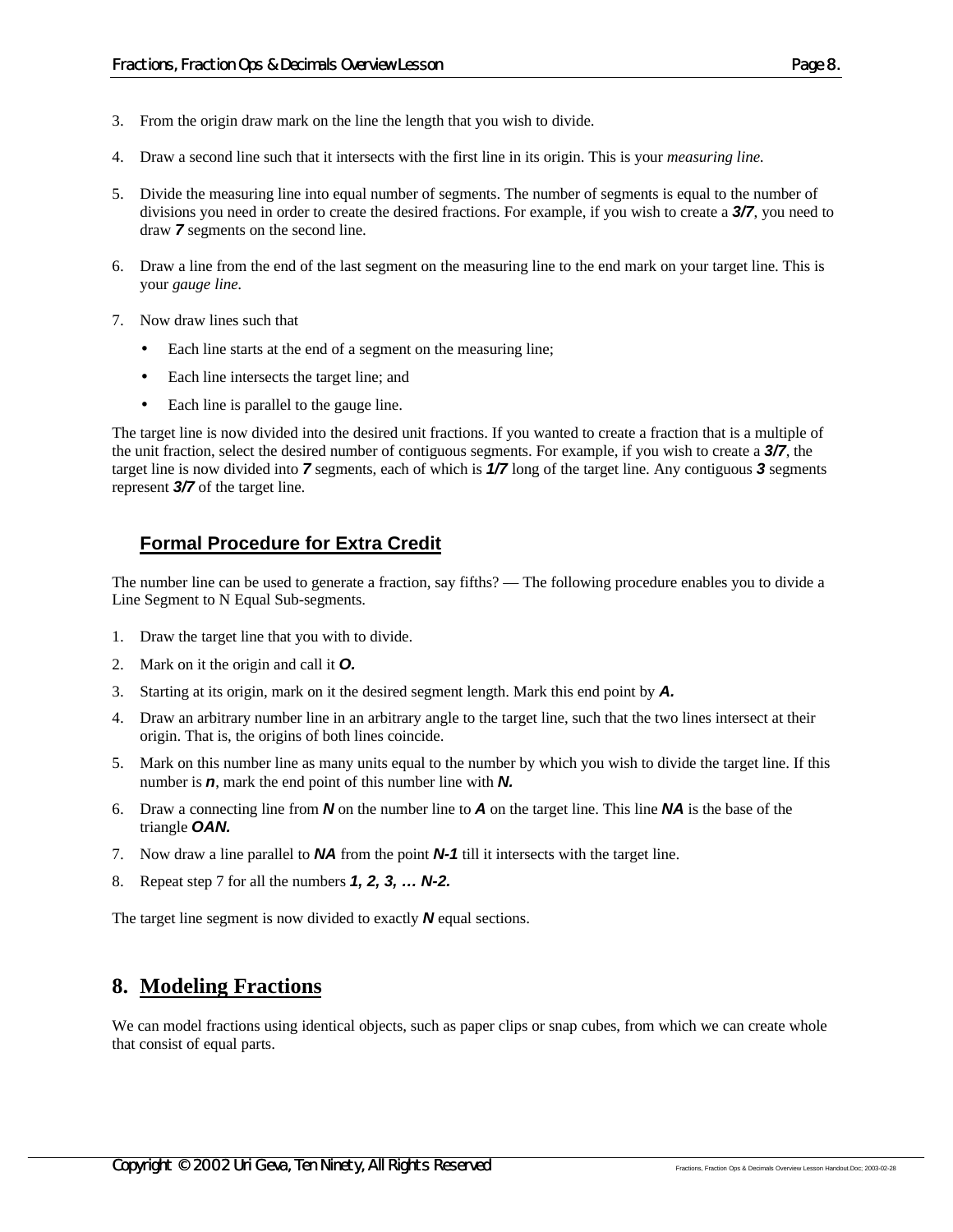# **The Number Chain**

- 1. Decide on a number *n*, where *n* is the number of paper clips that represent *1*, the single unit.
- 2. Use ¼" masking tape (for many practical reason it works best but you can use any other tape) to tape together several sets of *n* paper clips.
	- 2.1. You can use markers to color the tape (or use the more expensive colored tape to begin with). [See Number Line from Snap Cubes below.]
- 3. Connect these paper-clip sets together.
- 4. Label the fraction clips after the end of each. Follow the rules of labeling integers. You can use the connecting tape for labeling the fractions. Additional labels are needed where there links are lose.



**Figure 5. Fraction Line from Number Chain**

**Exampler** [Put on your teacher hat] Note. In this discussion we do not have examples. Instead we employ the mathematical convention to represent numbers with letters. If this approach is used with students, it prepares them for general mathematical concepts such as those used in algebra.

#### **Number Line from Snap Cubes**

- 1. Decide on the number *n*, where *n* is the number of cubes that represent *1*, the single unit. Color selection:
	- 1.1. You can select that each cube in the set of *n* cubes is of a different color; or,
	- 1.2. You select all cubes of the same set to be of the same color, different sets having different colors.
- 2. Label the fraction cubes. Follow the rules of labeling integers.

# **Fractions of Fractions**

- 1. Decide on the numbers *n* and *m* cubes, where *n* is the number of integers you want to have and *m* is the number of parts that represents *1*, the single unit.
- 2. Color selection. For the first *m* cubes select a color pattern such that each cube has a different color. That is each cube represents the fraction  $\frac{1}{m}$ . (After the experienced students can experiment with other color schemes with multiple cubes having the same color.)
- 3. Repeat step 2 *n* times, for each set of *m* cubes, using the same color scheme.
- 4. Snap together the *n* sets of *m* cubes. The consistent and repeating color pattern should be apparent.

This model can be used to represent *a fraction of a fraction* or *fraction multiplication*. For we can consider the complete sequence of  $\bm{n}$  sets of cubes as the single unit, or  $\bm{\hat{1}}$ . In this view, a single set is then  $\frac{1}{n}$  and a single cube is then  $\frac{1}{2}$  /*m* of  $\frac{1}{2}$ /*n*, or  $\frac{1}{2}$ /*m*  $\frac{1}{2}$  /*n*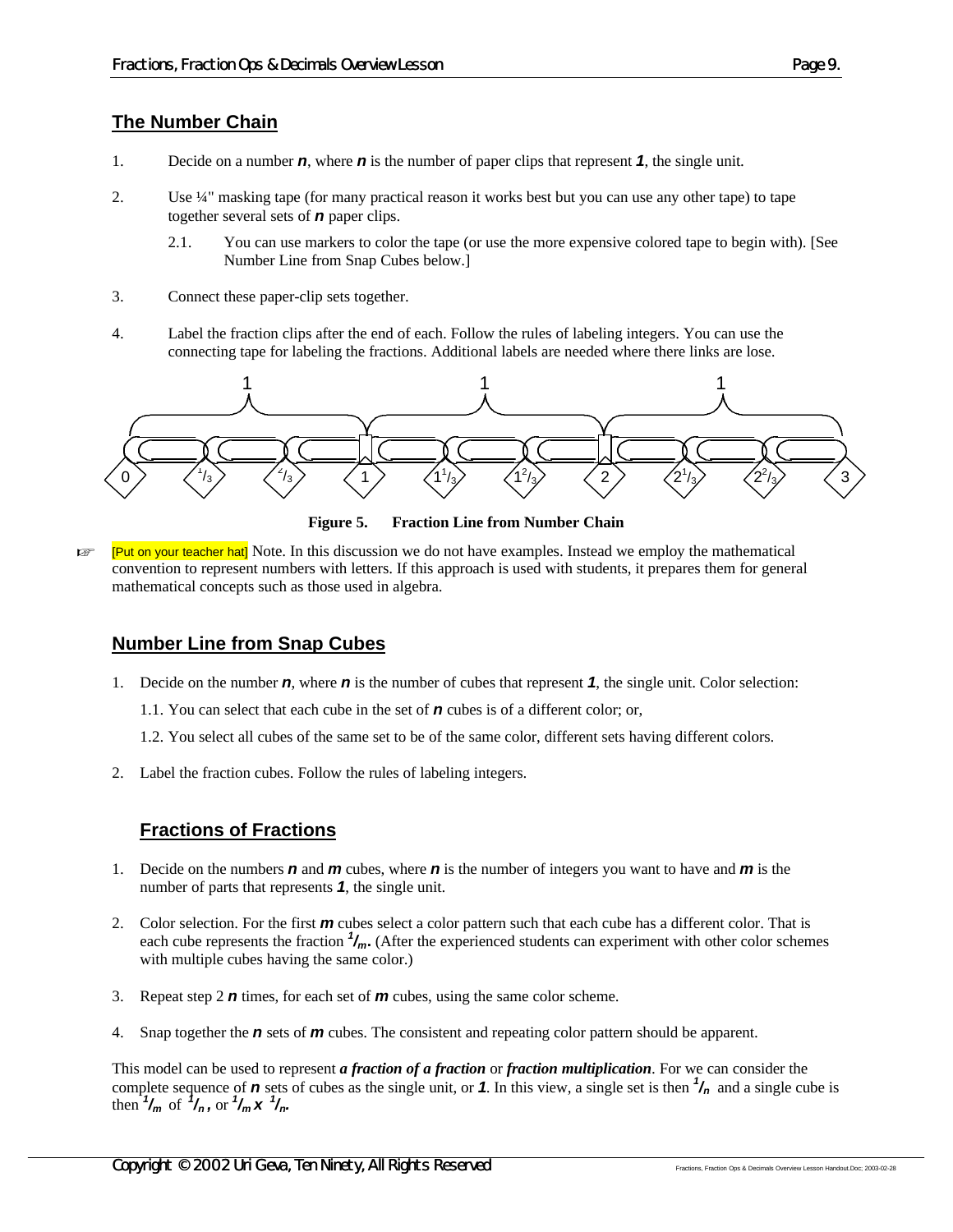# **9. Basic Fraction Operations with the Grid Method**

*The grid method* exploits any set of tools, with which a grid can easily be generated, to create whole units and then divide them into at least three sets of fractions. Such tools are:

- Quadrille graph paper (square grid), straight edge, pencil (colored are recommended), eraser and, optionally, scissors or other paper-cutting means;
- Geo boards and rubber bands;
- Snap cubes;
- Lego or Duplo (square bricks).

Participants work in teams of three, using graph paper, snap cubes and geo board. Team members alternate roles as they perform operations on different pairs of fractions.

- One member works with graph paper, drawing  $&$  cutting.
- One member works with snap cubes
- ♦ One member works with geo boards:
	- Use a single geo board, if it is has a large grid; or,
	- Use 3 boards, when using the common *4x4* boards.

Using different colors of the rubber bands makes it easier to distinguish different fractions.

#### **K [Put on your teacher hat] Warning: Do not tell the students how to figure out what is the common fraction.**

- Guide them to discover it on their own.
- Guide them to associate the *name of a fraction* with the *number of parts* into which the whole is partitioned.
- Guide them to generalize the **fraction naming rule** with respect to a **single grid square** that is shared by both partitions (the common denominator).

After the students performed these activities a few times, they are proficient with the procedures and familiar with the informal terminology. Now we can ask questions that lead them to the formal terminology..

**Question.** What did we just do?

**Answer.** We compared, subtracted and added fractions.

**FRUT ON YOUT THE START THE START CONSTRANT IS EXAMPLE THE START OF THE START THE START THE START THE START THE START START THE START THE START THE START THE START THE START THE START THE START THE START THE START THE STAR** 

- 1. **Fraction comparison.** Compare the magnitude of two fractions;
- 2. **Fraction subtraction.** Determine the magnitude of the difference between the two fractions. That is, subtract the smaller fraction from the larger one;
- 3. **Fraction addition.**

Note that the students accomplish these operations although

- Fraction terminology is yet to be introduced;
- The students discover the concept of common denominator on their own.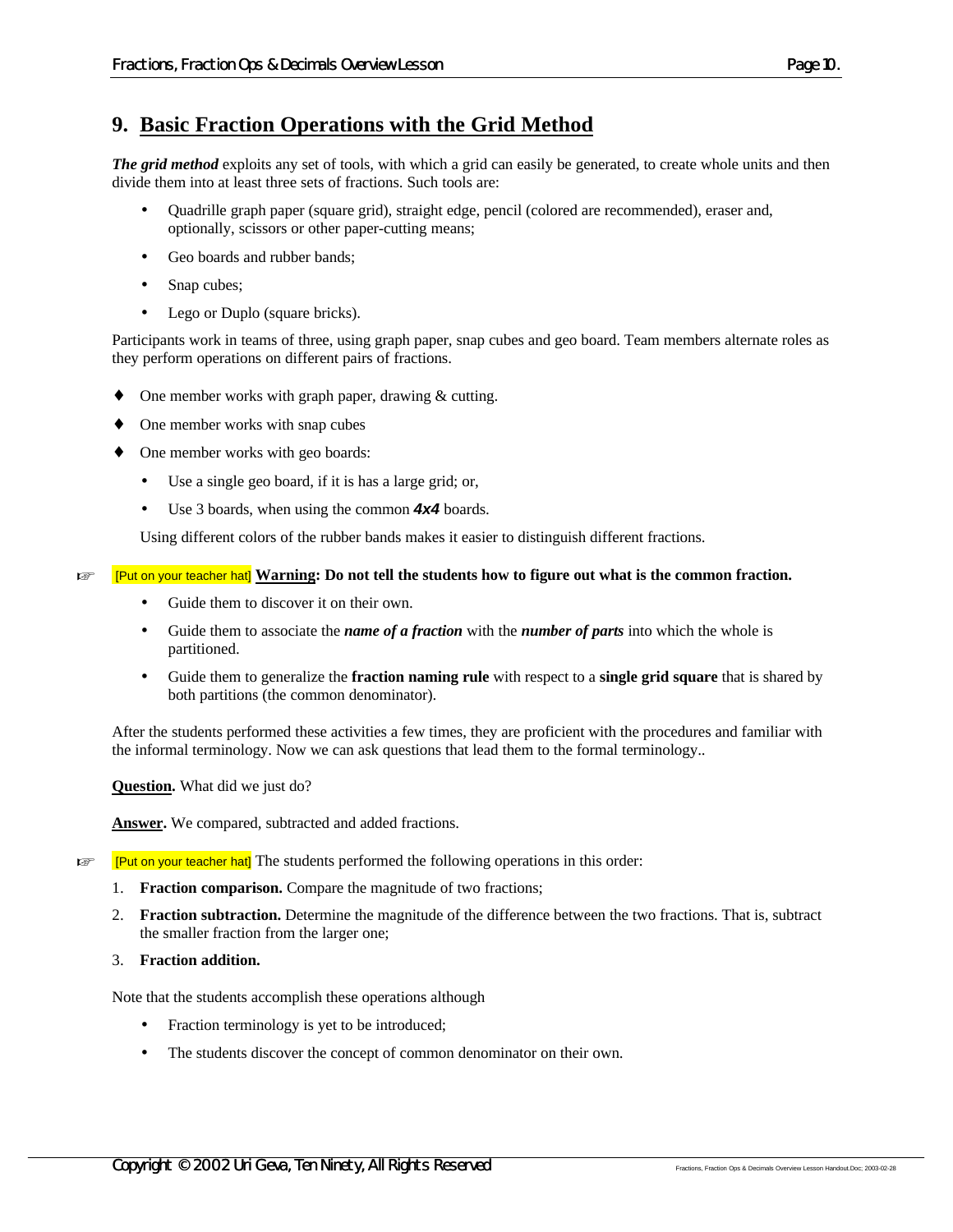# **Comparing, Subtracting and Adding Fractions with the Grid Method**

For detailed instructions see the document Fraction Operation with the Grid Method.

# **10.Fraction Multiplication**



**Figure 6. Multiplying** *<sup>1</sup> /3* **by** *<sup>1</sup> /2* **visually on graph paper**

**Question.** What is the difference between halving a single *<sup>1</sup> /3* and halving a whole that was divided into thirds?

- **Answer.** A half of a third is sixth. Halving a whole that was partitioned into thirds yield six sixths. Either was, if the original wholes were equal, then the sixths are equal.
- **Example 1 Put on your teacher hat] Note.** Using words rather than numbers reinforces the notion that we can refer to fractions as objects that can be counted, like apples, and then can be multiplied.
	- A brief intro to multiplication repeated addition vs. unit multiplication
	- Visualize on a graph
	- Practical activities

Figure 7 and Figure 8 illustrate two different graphic interpretations of fraction multiplication.

- **Figure 7.** The result is a new object or *unit*. When we multiplying a *linear unit* by a *linear unit* the product is expressed with a new unit, the *area unit.*
- **Figure 8.** The product of the multiplication is expressed in terms of the same units of the multipliers. For the equation for calculating this product, denoted by *X,* is:

$$
\frac{x}{\frac{1}{2} \text{units}} = \frac{\frac{3}{4} \text{units}}{1 \text{units}} = 5
$$

Therefore,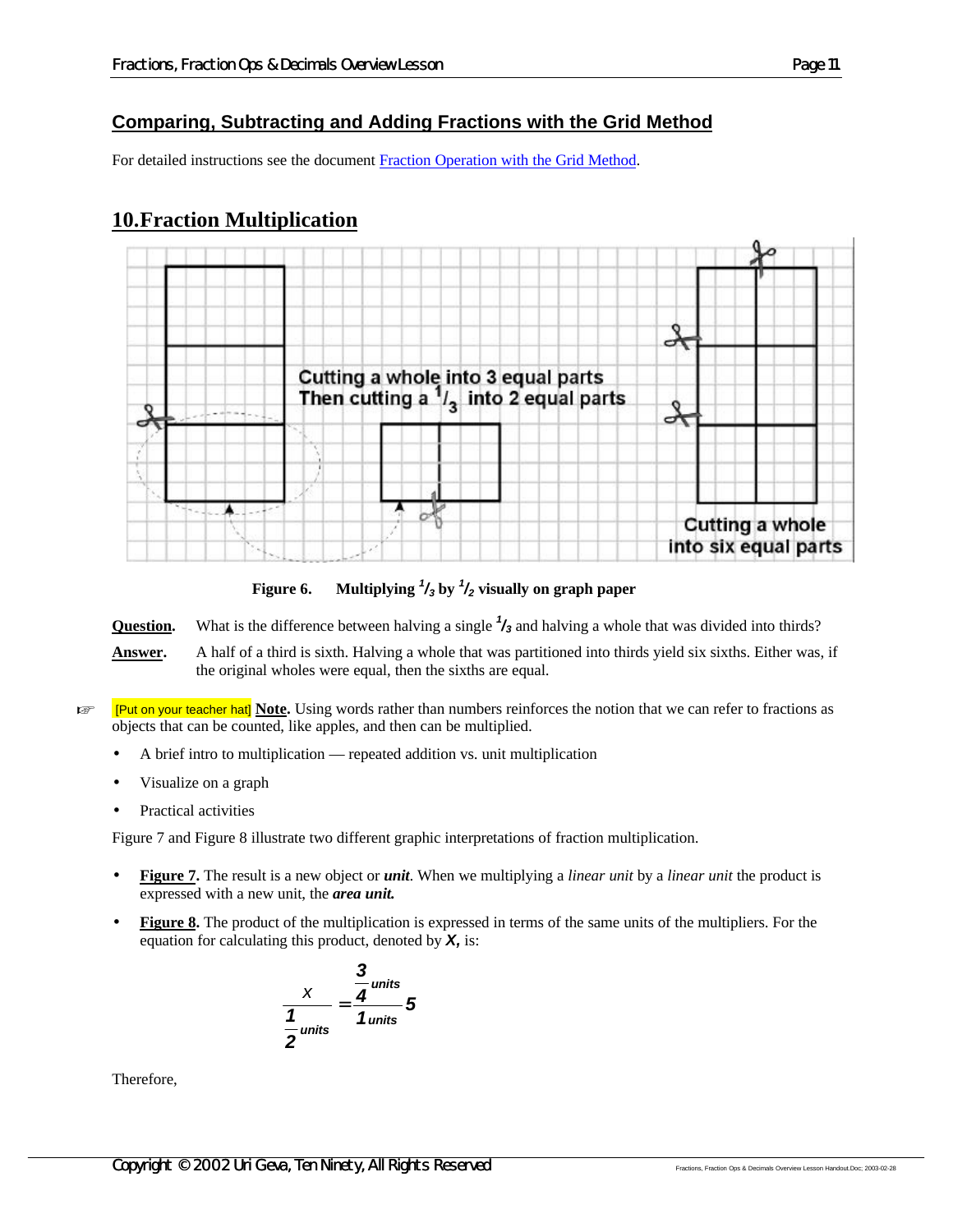

**Figure 7 Fraction Multiplication, Area (2D) Representation. 3/4** x **1 /2 = 6/16 = 3/8 of the Area**



**Figure 8. Fraction Multiplication, Linear Representation.**  $^{3}/_{4}$  x  $^{1}/_{2}$  =  $^{3}/_{8}$  of the Perpendicular Line

#### **Alternative View: Considering Fraction Multiplication as Unit Multiplication**

Unit multiplication can be use in the context of numeric multiplication, when multiplication is nothing but repeated addition. This approach gives teachers and students a different perspective on multiplication. For example, consider

*4,000 x 5,000*

as

*4 thousands x 5 thousands*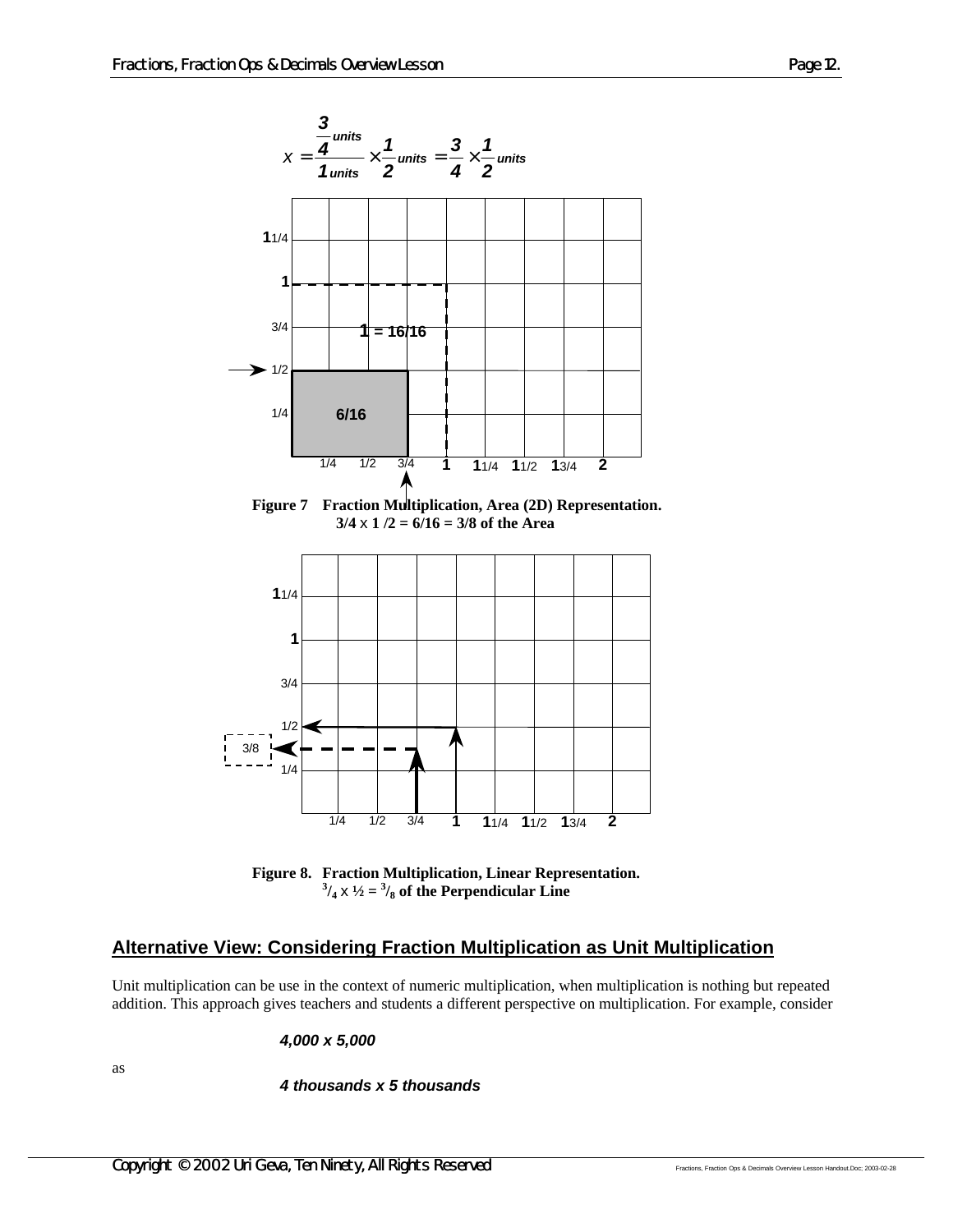just as we do *4 feet x 5 feet*. Similarly, just as *foot x foot = foot<sup>2</sup>* we need to now what is *thousand x thousand*? Once the students know that *thousand x thousand = million*, then

> *4 thousands x 5 thousands = 4 x 5 x thousands x thousands = 4 x 5 x million = 20 x millions*

This same techniques can be applied to fractions. For example, consider

$$
\frac{2}{3}{\times}\frac{5}{7}
$$

Look at **<sup>2</sup> /3** and **<sup>5</sup> /7** differently. We can represent the multiplication as

$$
=\left(2\times\frac{1}{3}\right)\times\left(5\times\frac{1}{7}\right)=
$$

where the unit fractions are the "units" (just like apples or thousands) and the numbers **2** and **5** represent how many things we have of each, respectively. This approach leads us to:

$$
=2\times 5\times \left(\frac{1}{3}\times\frac{1}{7}\right)=
$$

The only new thing we have to figure out now is the answer to the question: What is the unit that is the product of multiplying the units  $\frac{1}{3}$  by  $\frac{1}{7}$ ? The answer to this question,  $\frac{1}{21}$ , is derived from the previous discussion of fraction multiplication.

Therefore, we get

$$
=2\times5\times\frac{1}{21}=10\times\frac{1}{21}
$$
 which we write as  $\frac{10}{21}$ .

#### **The Inverse Relationship Between Integers and Unit Fractions**

We know that positive and negative numbers are inverse of each other. In this respect, *zero* is the constant or reflection point on the number line. *Zero* is also the identity number with respect to addition and subtraction. That is, the outcome of adding a zero to any number, *n*, or subtracting a zero from any number, *n*, is the same number *n*. This leads us to conclude that we can do away with subtraction and have; *Having both positive and negative numbers addition suffices.*

Similarly, fractions are the inverse numbers of integers and vice versa with respect to multiplication and division and the number one is their identity number and point of reflection on the number line. However, it is important to note that the symmetry between integers and fractions is not linear as it is between positive and negative numbers.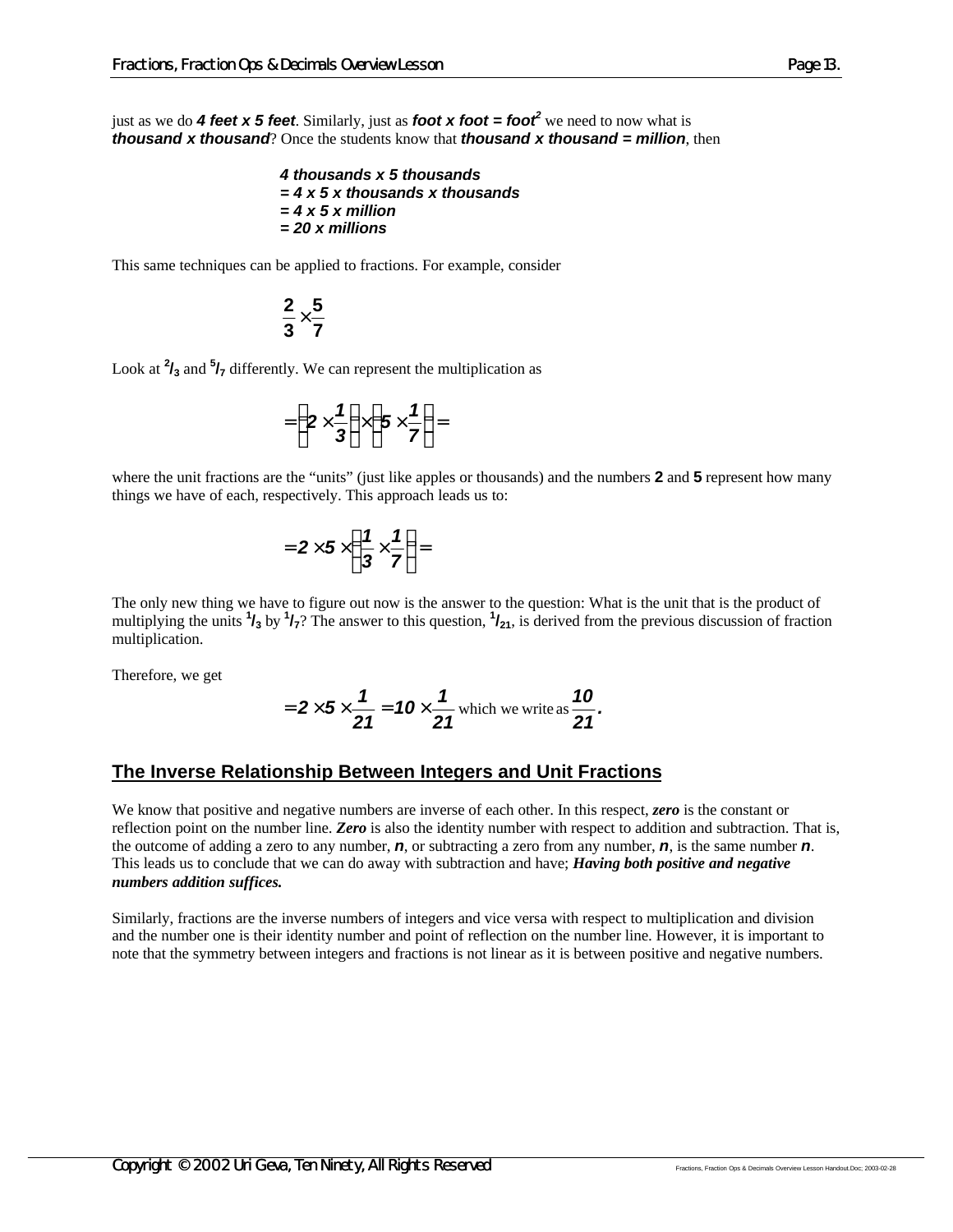# **11. Fraction Division**

#### **Integer Division Revisted**

There are several ways to answer the questions

*What is division?*

And paraphrasing:

#### *What do we do when we divide one number by another?*

The common answers are usually with respect to dividing a set of objects between several recipients. This sort of representation views division as the operation that answers such questions as

*If we have n items and we wish to divide them into m groups, how many items will end in each group?*

An example is when we need to divide **28** desk between **4** classrooms.

However, this representation is not helpful when considering dividing by fractions. In particular it is counterintuitive when trying to explain dividing one fraction by another. For example, consider dividing a pizza among several kids. We easily understand dividing 3 pizzas among 5 kids and even dividing  $\frac{4}{5}$  of a pizza among 3 kids. But can we divide  $\frac{1}{2}$  a pizza among a  $\frac{1}{3}$  of a kid?

An alternative view of division is to think of it as answer the question

*How many groups of m items each, will fit into the total of n items?*

For example, if we need to divide **28** desk among several classrooms and each classroom should receive *7* desks, how many classrooms can we furnish?

In general, the question can be state informally as:

*How many of this fit or can get into that?*

where both *this* and *that* are integers.

#### **Introducing Fraction Division**

Now consider that both *this* and *that* stand for fractions. Mathematically speaking, we can state the question:

*How many of m/n fit or can get into p/q?*

where  $m$ ,  $n$ ,  $p$  and  $q$  are integers and  $n^20$ ,  $q^20$ .

For example, if a coach instructs a runner run *<sup>4</sup> /5* of a mile but the school track is only *<sup>1</sup> /4* of a mile long, how many times she must run around the track to complete her assignment? In other words, the question is how many *<sup>1</sup> /4*-mile units fit in a *<sup>4</sup> /5* mile?

We proceed teaching how to divide a fraction by a fraction by examining several examples.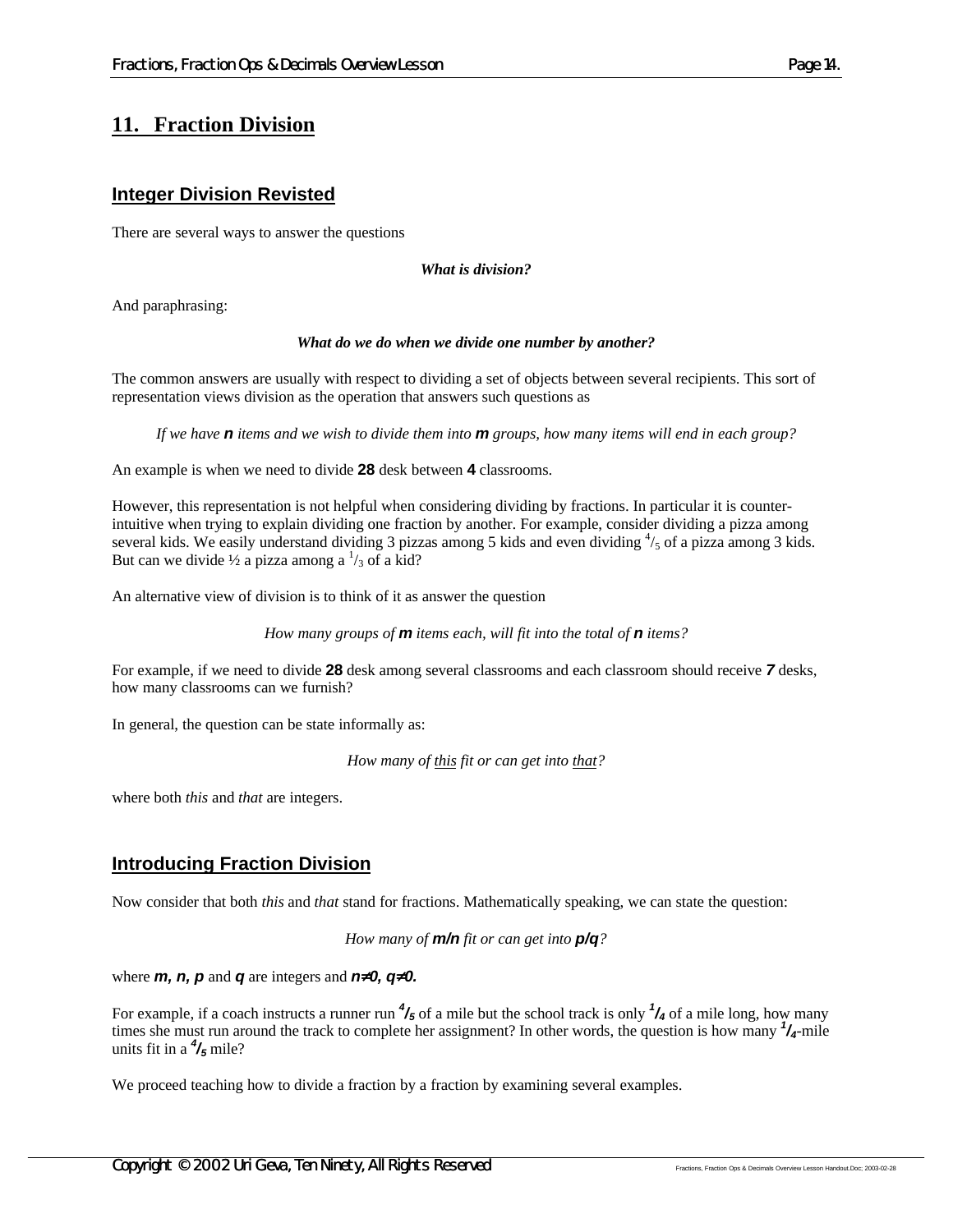- Practical activities torn page repair with scotch tape.
- **Examples Examples** is examples of fraction division often involve dividing one measurement by another.

**Dividing Measurements. Unit division plays an critical part with fraction division.**

- ♦ **When the two measurements use different units we are dealing with measuring rate of change. The most common of these is speed — miles per hours.**
- ♦ When the two measurements use the same units the result is **a plain number with no units.**

# **Example 1: Fixing Torn Sheet of Paper**

**Example 19 EV 12** [Put on your teacher hat] Achieving the objective of the lesson successfully depends on the quality of the materials used by the students. For example, measurements should be correct. Therefore, the students should prepare the materials for this lesson on their own only if there are capable to do so.

#### **Matrials**

- $E \equiv$  [Put on your teacher hat] If the precise materials described below are not available, you may adapt the lesson according to what is available to your students.
	- A sheet of graph paper (for our example we use 4 squares per inch) that is sliced as follows:
		- Perpendicular to one edge make a precise **¾**-inch long slice.
		- Perpendicular to one edge make a precise **½**-inch long slice.
	- Cut a <sup>1</sup> /4-inch wide masking take into several strips that are **½**-inch and **¾**-inch long.

#### **Activity 1**

Instruct the students to use the **½**-inch long strips of tape to mend the **¾**-inch long paper cut. They should follow these rules:

- Use each strip of tape lengthwise.
- If more than one strips is needed, they should place the strips next to each other with care to avoid gaps and overlaps.
- If a piece is too long, that is, if a strip extends beyond the end of the cut, they should trim it.

#### **Question to the students:**

*How many strips of tape, each of which is ½-inch long, are needed to mend the ¾-inch long tear?*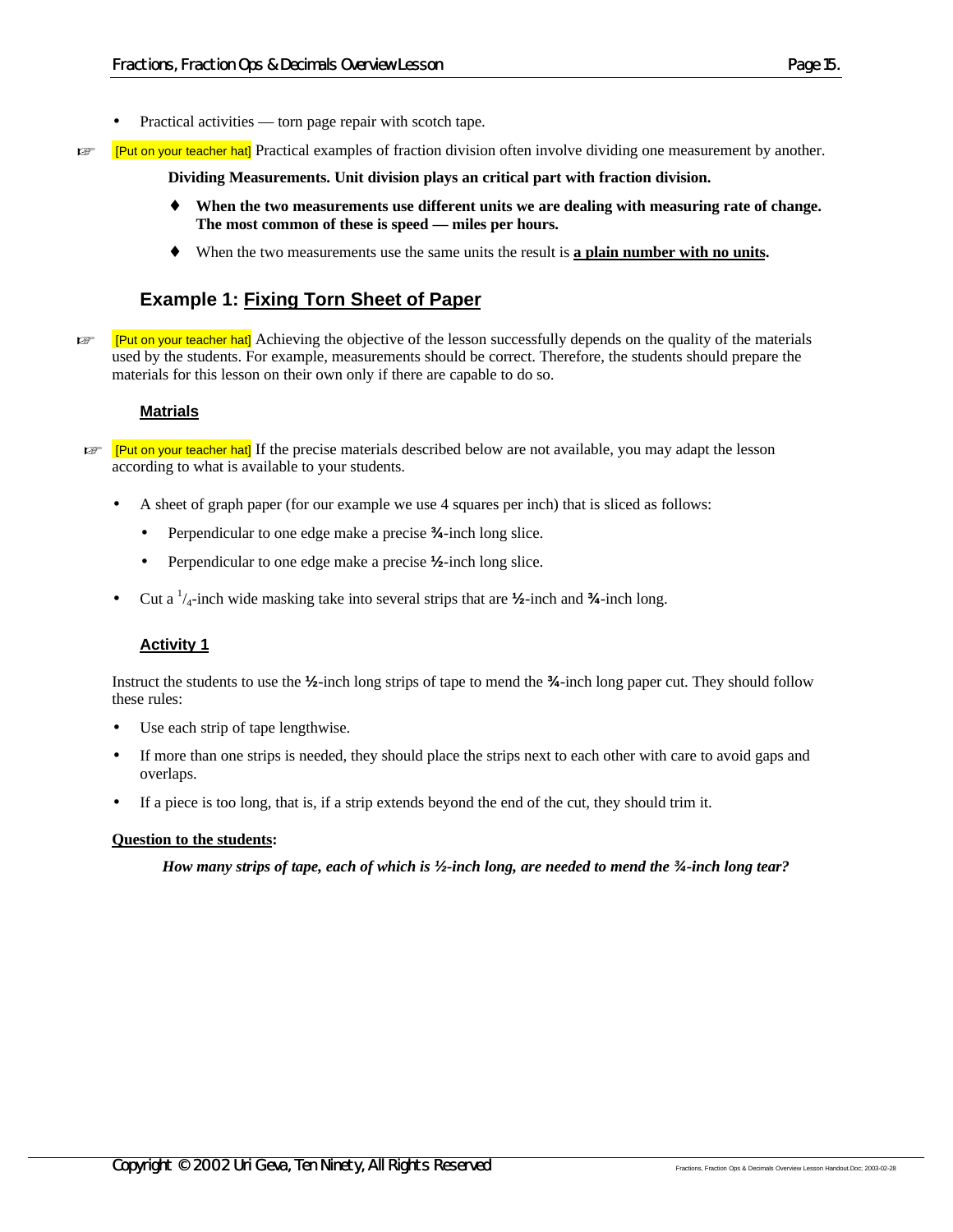

#### **Activity 2, Inverse of the Task Presented in Activity 1**

Instruct the students to use the *¾*-inch long strips of tape to mend the *½*-inch long paper cut, following the same rules as in the previous exercise.

#### **Question to the students:**



*How many strips of ¾-inch long tape are needed to mend the ½-inch long cut?*

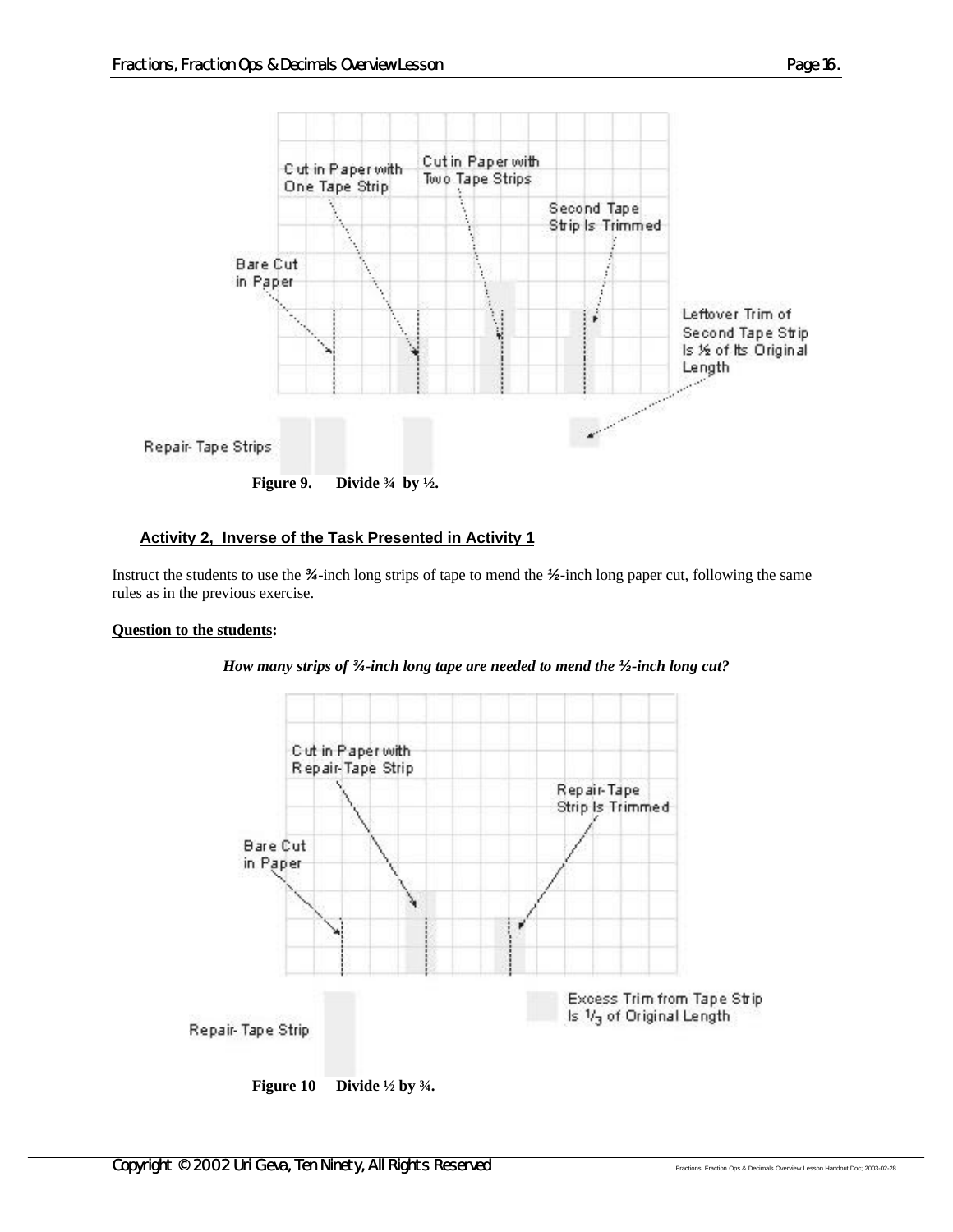- **Example 1Put on your teacher hat]** The following mathematical discussion is too advanced and may not be suitable for an introductory lesson. It is given here for the benefit of the teacher. It must be modified to suit the knowledge of the students.
- For Fut on your teacher hat] Note that discussion bellow employs the reciprocity relationship between integers and unit fractions. Students should be familiar with it by this phase of their fraction learning. This is approach, which is founded on integer division, is mathematically sound. It is preferred over the alternative approach, which employs dividing both numerator and denominator by the same value.

To see how this problem is handled numerically, let's translate its visual representation into numerical one and handle it the same as we did for the previous exercise. Generally, it asks

*How many three-quarters equal one half?*

Numerically it is

$$
\frac{\frac{1}{2}}{\frac{3}{4}} = \frac{\frac{1}{2}}{\frac{3}{4}} \times 1 = \frac{\frac{1}{2}}{\frac{3}{4}} \times \frac{\frac{4}{3}}{\frac{4}{3}} =
$$

Again we use our knowledge of the inverse rule and select **<sup>4</sup> /3** to be the number from which we construct the *1*.

$$
=\frac{\frac{1}{2}}{\frac{3}{4}} \times \frac{\frac{4}{3}}{\frac{4}{3}}
$$

As before, based on fraction multiplication, the **¾** and the **<sup>4</sup> /3** (the two denominators) cancel each other and we are left with

$$
=\frac{1}{2}\times\frac{4}{3}=\frac{2}{3}
$$

Again the numeric result coincides with our experience. To our satisfaction this result matches precisely our practical observation.

Note that this problem is the inverse of the one posed in prior exercise. Multiplying their results yields *1*.

#### **Example 2, Simulation — Food Purchase**

**Source Note.** This is a variation on an example, which Ruth Parker [ $\text{mec@mec-math.org}$  ] often uses.

Ruth bought *5* identical slices of turkey meat totaling *<sup>1</sup> /3* lb. She prepared a sandwich on which she wanted to place **¼** lb. of the meat. How much of the slices she used?

#### **Computational Solution**

The mathematician's solution is a formalization of the following intuitive consideration:

If *1 /3* lb. consists of *5* slices, then *1* lb. consists of *15* slices.

Since she is limited to **¼** lb., then **¼** of *15* slices is *3 ¾* slices.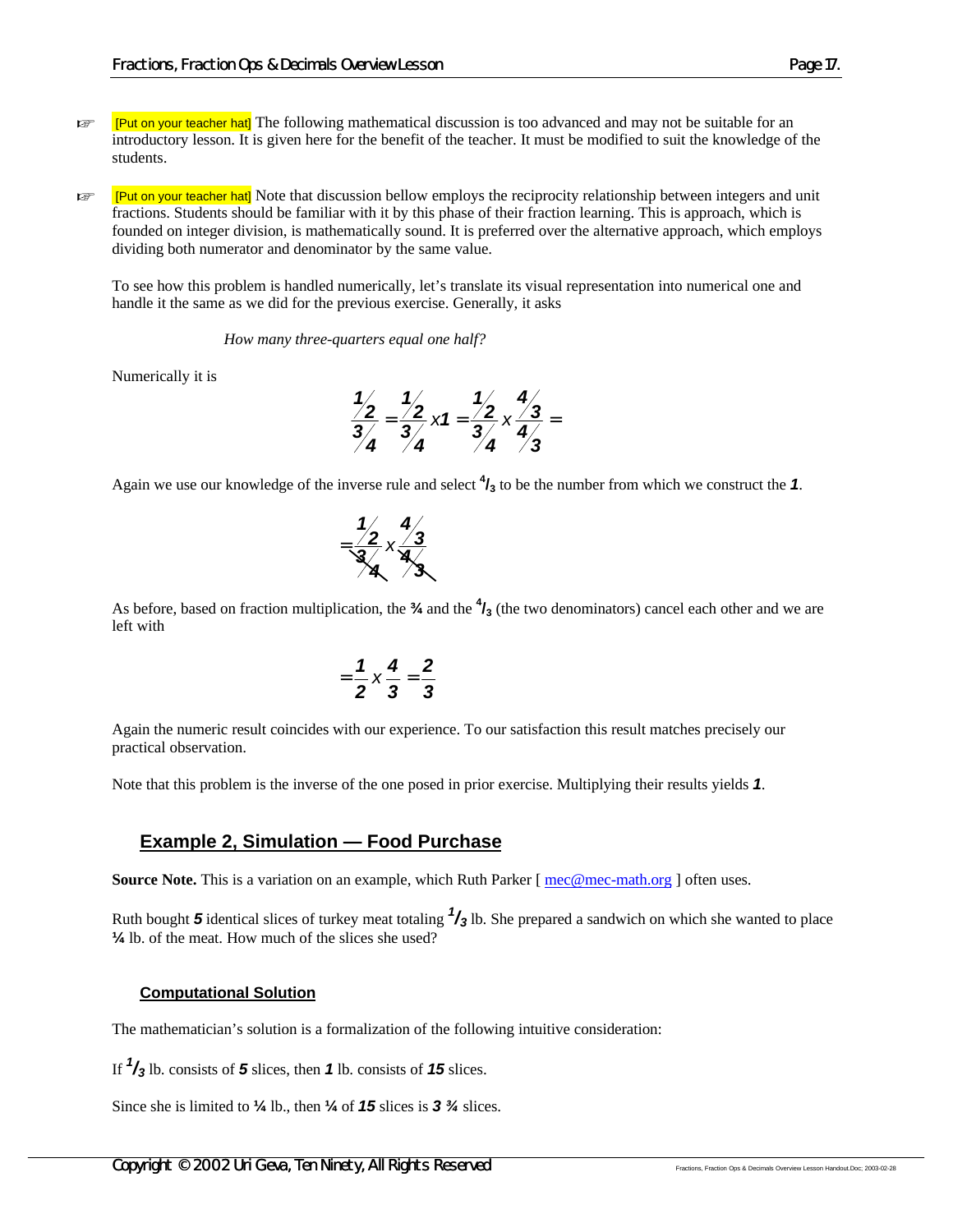Formally: Let  $\mathbf{x} =$  Number of slices in 1 lb. *y* = Number of slices she may eat.

Figuring the number of slices per pound (the *x*):

1) 
$$
\frac{x}{5} = \frac{1}{\frac{1}{3}}
$$

We can multiply both sides of the equation by the same number without disturbing it. The result is

$$
\frac{x}{3} \times 5 = \frac{1}{\frac{1}{3}} \times 5
$$

The two *5*'s on the left side of the equation cancel each other. The result is

$$
x=\frac{5}{1/3}=\frac{5}{1/3}
$$

Following the procedure we developed in the previous example:

$$
=\frac{5}{\frac{1}{3}}\times 1=\frac{5}{\frac{1}{3}}\times \frac{3}{3}
$$

As before the 2 denominators cancel each other resulting with

$$
= 5 \times 3 = 15
$$

Figuring the number of slices she may eat (the *y*):

$$
2) \qquad \frac{y}{1/4} = \frac{x}{1/4}
$$

Again multiply both sides by the same number without disturbing it:

$$
\frac{y}{x} \times \frac{y}{4} \quad \frac{x}{1} \times \frac{1}{4}
$$

$$
= \frac{1}{4} \times x
$$

*x* from (1) in (2), we get

$$
y \quad \frac{1}{-} \times 15 = \frac{15}{-} \quad 3\frac{3}{-}
$$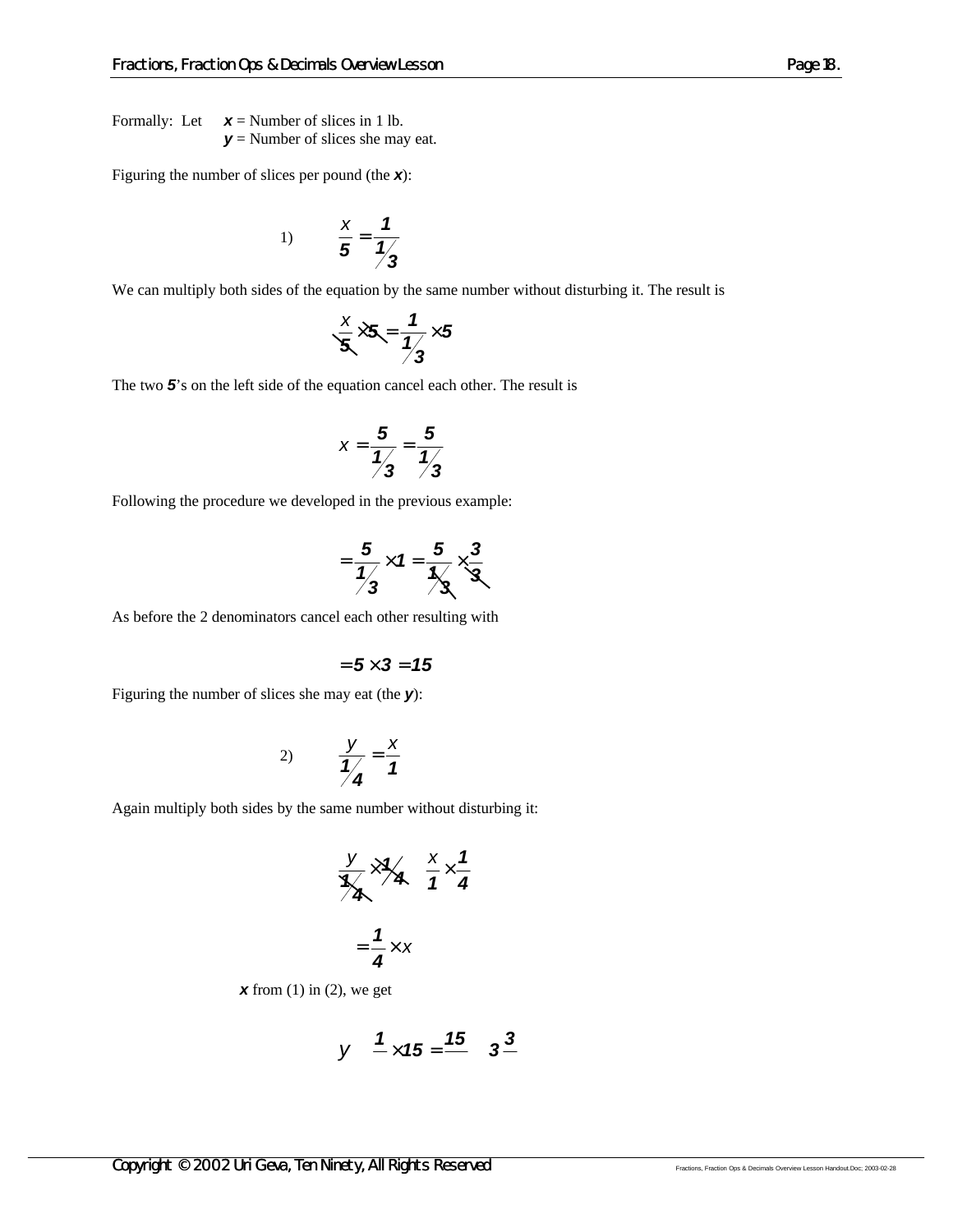#### **Visual Solutions**

This time we use the visual simulation — students can actually perform it, using model materials — to check if our numeric calculation is correct. Since  $3$  slices make a  $\frac{1}{3}$  of a pound, we can quickly arrive (deduce) that  $9$  slices make a pound. (There are various ways to arrive at this solution, the most "primitive" of which is "counting".)

1. Arranging the slices so they can be divided into *4* equal groups of whole slices and a remainder group that can be divided into quarters of slices.



**Figure 11. First Solution. Linear Slicing** Create *4* groups, each of which contains an equal number of slices. Then divide the remainder to *4* equal parts. Select one fourth of wholes and one fourth of the quarters.

2. Arranging the slices in a rectangle that can be divided into *4* equal areas suggests a direct solution.



**Figure 12. Second Solution. Two-dimensional Slicing**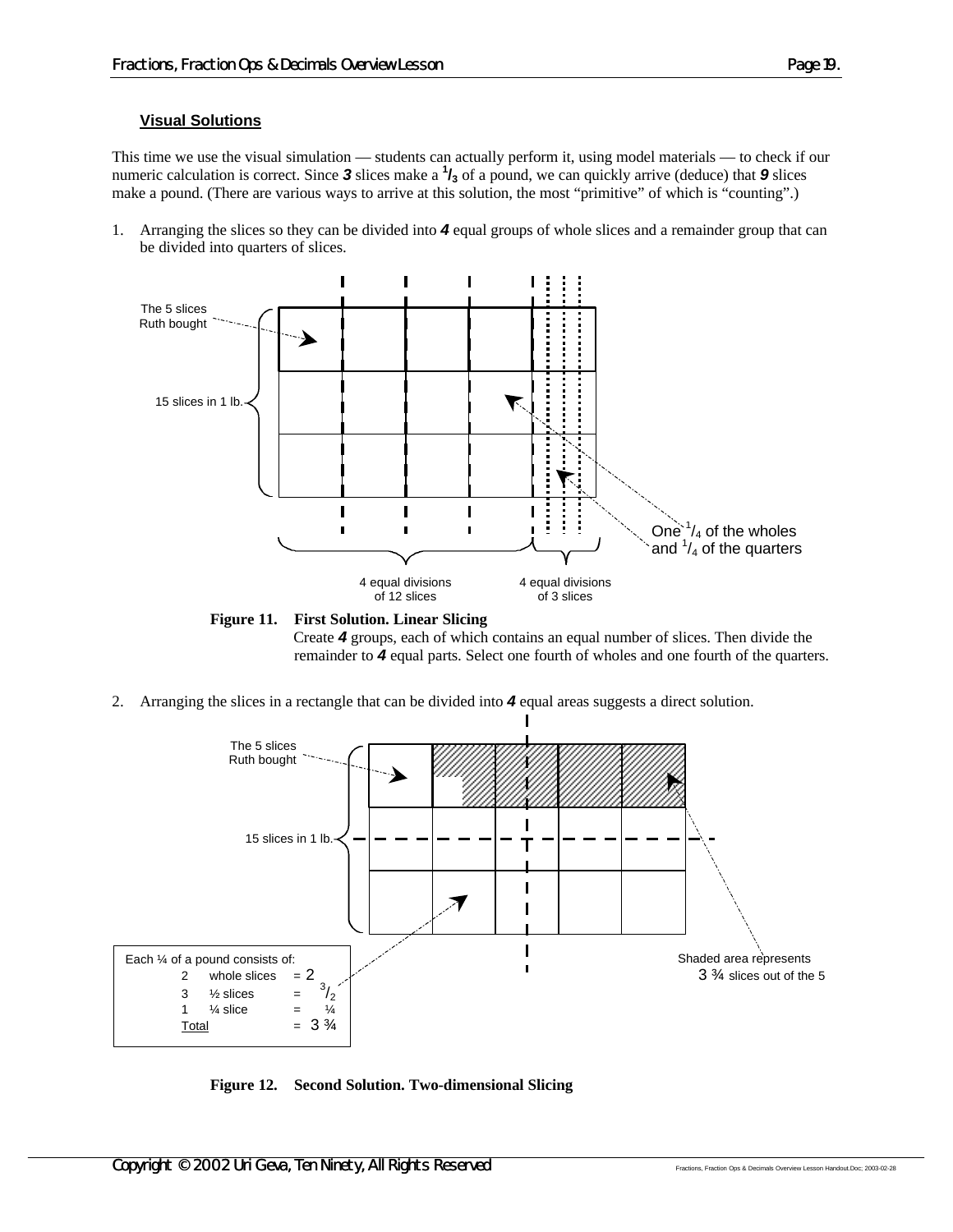Arrange the 15 slices into a rectangle and divide it into 4 equal parts, each of which consists of  $2 + 3 \times \frac{1}{2} + \frac{1}{4} = 3\frac{3}{4}$ .

Indeed, both experiments confirm that the calculation is correct.

# **12. Decimal Fractions**

There are two equivalent ways to define decimal fractions.

The common definition:

*Decimal fractions are fractions having only powers of ten as the denominators and expressed using the decimal place-value system.*

The alternative definition:

*When integers are multiplied by powers of ten, the results are larger whole numbers. When integers are divided by powers of ten larger, the results are decimal fractions.*

• Advance definition. *When integers are multiplied by positive powers of ten, the results are larger whole numbers. When integers are multiplied by negative powers of ten, the results are decimal fractions.*

Note that the alternative definition does not address how decimals are expressed. When the definition of decimal fractions depends on ordinary fractions, which have a two-dimensional expression system, we must specifically note the fact that decimal fractions are different and are expressed differently.

The alternative definition is based on the fact that decimal fractions share the expression method that students are already familiar with — that which they use to express integers.

# **Decimal Fractions vs. Ordinary Fractions**

Decimal fractions and ordinary fractions share an important property: They are numeric values that we use to describe quantities that are parts of the whole. But in many other and important respect they are quite different.

|                                      | <b>Ordinary Fractions</b>                                                                                                                                                                                                                                                                                                                                                                         | <b>Decimal Fractions</b>                                                                         |  |  |
|--------------------------------------|---------------------------------------------------------------------------------------------------------------------------------------------------------------------------------------------------------------------------------------------------------------------------------------------------------------------------------------------------------------------------------------------------|--------------------------------------------------------------------------------------------------|--|--|
| <b>Similarities</b>                  | They are numeric values that we use to describe quantities that are parts of the whole.                                                                                                                                                                                                                                                                                                           |                                                                                                  |  |  |
|                                      |                                                                                                                                                                                                                                                                                                                                                                                                   |                                                                                                  |  |  |
| <b>Differences</b>                   | Use a special two-dimensional notation system.<br>Examples: $\frac{123}{12}$ , 45<br>1000<br>100<br>$\frac{123}{123}$ + 45 $\frac{67}{123}$ + 45 $\frac{123}{123}$ + 45 $\frac{123}{123}$ + 45 $\frac{123}{123}$ + 45 $\frac{123}{123}$ + 45 $\frac{123}{123}$ + 45 $\frac{123}{123}$ + 45 $\frac{123}{123}$ + 45 $\frac{123}{123}$ + 45 $\frac{123}{123}$ + 45 $\frac{123}{123}$<br>1000<br>1000 | we use for integers.<br>0.123, 45.67<br>0.123<br>45.67<br>45.793                                 |  |  |
|                                      | The precise values of all numbers can be.<br>expressed with a finite number of digits.                                                                                                                                                                                                                                                                                                            | It may be impossible to express the precise value<br>of a number with a finite number of digits. |  |  |
| <b>Advance</b><br><b>Differences</b> | Can express only rational numbers.                                                                                                                                                                                                                                                                                                                                                                | Can express both rational and irrational<br>numbers.                                             |  |  |

| Table 1. | <b>Decimal Fractions vs. Ordinary Fractions</b> |  |  |
|----------|-------------------------------------------------|--|--|
|----------|-------------------------------------------------|--|--|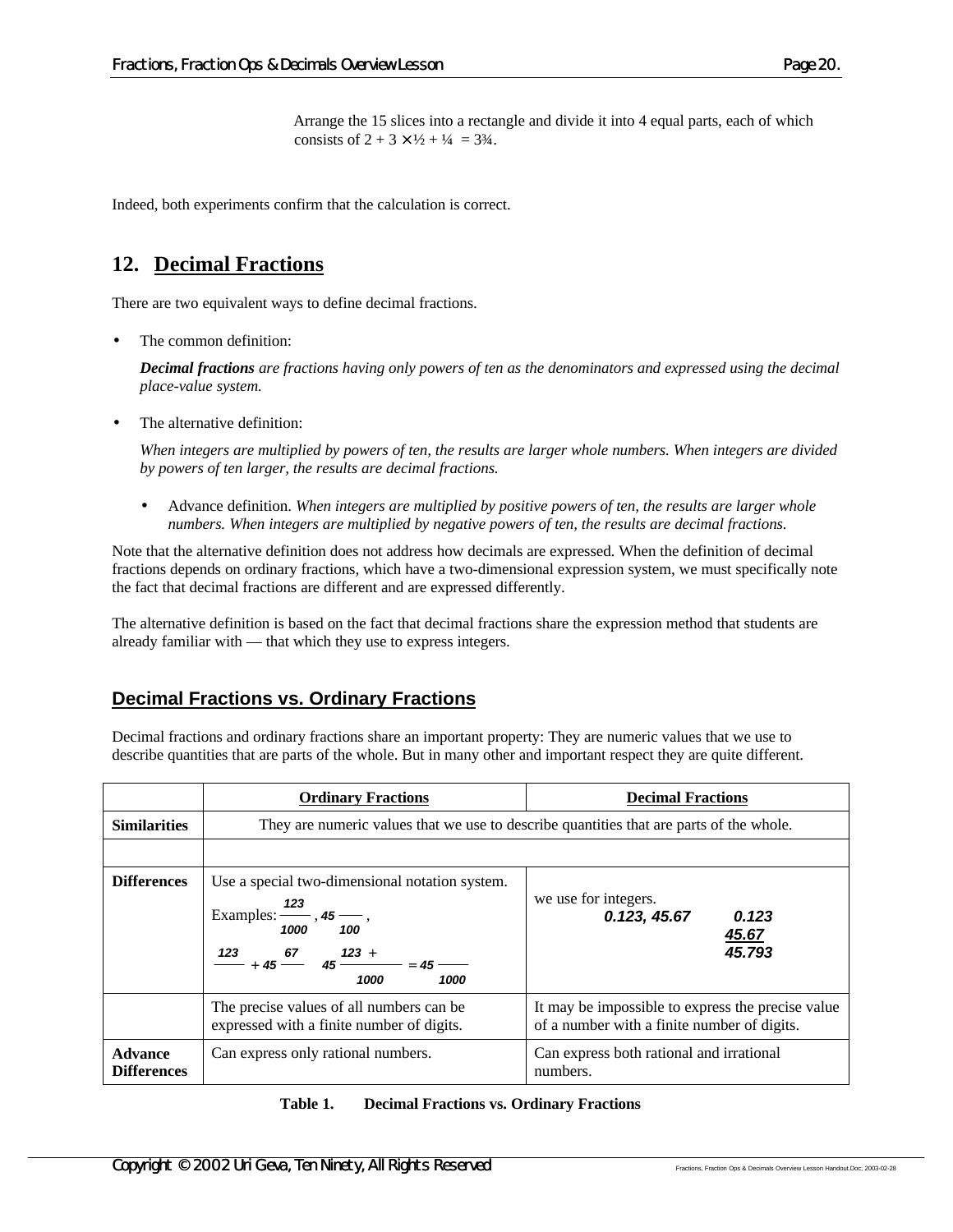#### **Introduction to Decimals**

Since we can define fractions from two different perspectives, we can introduce them at two different phases of the mathematical education.

- Introducing decimals after teaching ordinary fractions.
- Introducing decimals together with teaching the decimal place-value system.

**Recommendation.** Introduce decimals in the commonly practiced order but take advantage of their association with and similarities to integers and integer operations.

#### **Introducing Decimals After Teaching Ordinary Fractions**

Even when introducing decimal fractions after the students learned fractions we can take advantage of the fact that decimal numbers are a direct extension of the familiar way we write and express integers. To this end, we should use the same teaching material that is described for teaching decimals as part of the decimal place-value system.

#### **Introducing decimals When Teaching Decimal Place-Value System**

We base the introduction on associating decimal fractions with the *decimal place-value system* as oppose to ordinary fractions. In the context of applying powers of ten to integers, whether we increase the values by multiplication or decrease the value by division, the symmetry is highly intuitive. Student can grasp the concept of decimal fractions and how to use them with greater ease.

- Introduce decimals independently of fractions as an extension of the place-value system.
- Converge the two systems for fraction description only after the students are fluent in both.
	- Introduce percents as a different notation of the decimal, place value system.
		- The benefit when the fraction is more important/significant than the whole, percents let us use integers to describe the fractions. — In a sense it introduces *units* to the number system. Because the notion of percents does to fractions what inches do to feet, feet to miles, ounces to pounds, centimeters to meters, etc.
	- Let student discover the relationships between the ordinary and decimal fractions on their own.

#### **Introduction Percents**

Introduce percents as soon as possible. In fact you can do that in the same lesson in which you introduce decimals.

We use percents when fraction based on one hundredth are more significant than the whole. So, as we have seen in lessons on measurements, measuring and units, it is convenient and make life easier (remember — mathematicians are lazy) to give these units a special name.

#### *Percent is nothing but a "decimal unit" to describe the specific fraction of one hundredth.*

**A reminder.** It is beneficial to invent special units when we often and regularly use small or large quantities. That is why we have cents (not only dollars), miles and inches (not only feet), light years, etc. Percent is the name of the special unit the was given to one hundredth. (In fact there exists an equivalent to the percent that is based on the one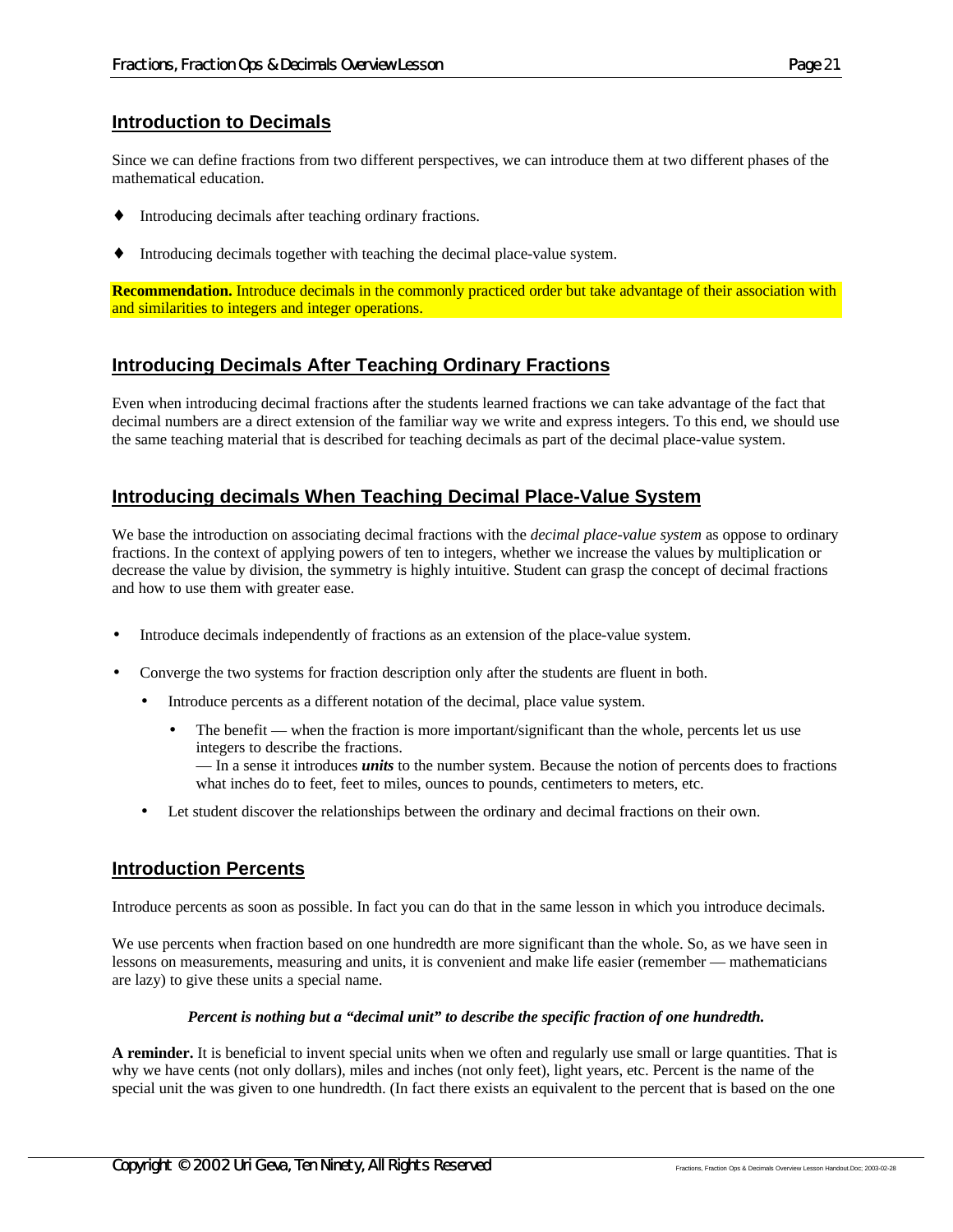thousandth. It is called *per mill* or *permil*, *meaning one part of a thousand*. It even has a special symbol: *‰*. But *per mill* is rarely, if ever, used. (Note that the two words are still separated the way *percent* used to be written.)

#### **"Numeric Fractals" — Visual Patterns in Numeric Fractions**

**Terminating fractions** — can be stopped any time with precise result.

$$
0.5 = \frac{1}{2} = \frac{1}{1+1} = \frac{1}{1+\frac{2}{2}} = \frac{1}{1+\frac{2}{1+1}} = \frac{1}{1+\frac{2}{1+\frac{2}{2}}} = \frac{1}{1+\frac{2}{1+\frac{2}{1+1}}} = \frac{1}{1+\frac{2}{1+\frac{2}{1+\frac{2}{2}}}} = ... = \frac{1}{1+\frac{2}{1+\frac{2}{1+\frac{2}{1+\frac{2}{1+\frac{2}{1+\frac{2}{1+\frac{2}{1+\frac{2}{1+\frac{2}{1+\frac{2}{1+\frac{2}{1+\frac{2}{1+\frac{2}{1+\frac{2}{1+\frac{2}{1+\frac{2}{1+\frac{2}{1+\frac{2}{1+\frac{2}{1+\frac{2}{1+\frac{2}{1+\frac{2}{1+\frac{2}{1+\frac{2}{1+\frac{2}{1+\frac{2}{1+\frac{2}{1+\frac{2}{1+\frac{2}{1+\frac{2}{1+\frac{2}{1+\frac{2}{1+\frac{2}{1+\frac{2}{1+\frac{2}{1+\frac{2}{1+\frac{2}{1+\frac{2}{1+\frac{2}{1+\frac{2}{1+\frac{2}{1+\frac{2}{1+\frac{2}{1+\frac{2}{1+\frac{2}{1+\frac{2}{1+\frac{2}{1+\frac{2}{1+\frac{2}{1+\frac{2}{1+\frac{2}{1+\frac{2}{1+\frac{2}{1+\frac{2}{1+\frac{2}{1+\frac{2}{1+\frac{2}{1+\frac{2}{1+\frac{2}{1+\frac{2}{1+\frac{2}{1+\frac{2}{1+\frac{2}{1+\frac{2}{1+\frac{2}{1+\frac{2}{1+\frac{2}{1+\frac{2}{1+\frac{2}{1+\frac{2}{1+\frac{2}{1+\frac{2}{1+\frac{2}{1+\frac{2}{1+\frac{2}{1+\frac{2}{1+\frac{2}{1+\frac{2}{1+\frac{2}{1+\frac{2}{1+\frac{2}{1+\frac{2}{1+\frac{2}{1+\frac{2}{1+\frac{2}{1+\frac{2}{1+\frac{2}{1+\frac{2}{1+\frac{2}{1+\frac{2}{1+\frac{2}{1+\frac{2}{1+\frac{2}{1+\frac{2}{1+\frac{2}{1+\frac{2}{1+\frac{2}{1+\frac{2}{1+\frac{2}{1+\frac{2}{1+\frac{2}{1+\frac{2}{1+\frac{2}{1+\frac{2}{1+\frac{2}{1
$$

• **Non-terminating, repeating fractions** — can be stopped any time with precise result.

$$
0.333... =
$$
\n
$$
\frac{1}{3} = \frac{1}{2+1} = \frac{1}{2+1} = \frac{1}{2+1} = \frac{1}{2+1} = \frac{1}{2+1} = \frac{1}{2+1} = \frac{1}{2+1} = \frac{1}{2+1} = \frac{1}{2+1} = \frac{1}{2+1} = \frac{1}{2+1} = \frac{1}{2+1} = \frac{1}{2+1} = \frac{1}{2+1} = \frac{1}{2+1} = \frac{1}{2+1} = \frac{1}{2+1} = \frac{1}{2+1} = \frac{1}{2+1} = \frac{1}{2+1} = \frac{1}{2+1} = \frac{1}{2+1} = \frac{1}{2+1} = \frac{1}{2+1} = \frac{1}{2+1} = \frac{1}{2+1} = \frac{1}{2+1} = \frac{1}{2+1} = \frac{1}{2+1} = \frac{1}{2+1} = \frac{1}{2+1} = \frac{1}{2+1} = \frac{1}{2+1} = \frac{1}{2+1} = \frac{1}{2+1} = \frac{1}{2+1} = \frac{1}{2+1} = \frac{1}{2+1} = \frac{1}{2+1} = \frac{1}{2+1} = \frac{1}{2+1} = \frac{1}{2+1} = \frac{1}{2+1} = \frac{1}{2+1} = \frac{1}{2+1} = \frac{1}{2+1} = \frac{1}{2+1} = \frac{1}{2+1} = \frac{1}{2+1} = \frac{1}{2+1} = \frac{1}{2+1} = \frac{1}{2+1} = \frac{1}{2+1} = \frac{1}{2+1} = \frac{1}{2+1} = \frac{1}{2+1} = \frac{1}{2+1} = \frac{1}{2+1} = \frac{1}{2+1} = \frac{1}{2+1} = \frac{1}{2+1} = \frac{1}{2+1} = \frac{1}{2+1} = \frac{1}{2+1} = \frac{1}{2+1} = \frac{1}{2+1} = \frac{1}{2+1} = \frac{1}{2+1} = \frac{1}{2+1} = \frac{1}{2+1} = \frac{1}{2+1} = \frac{1}{2+1} = \frac{1}{2+1} = \frac{1}{
$$

• **Non-terminating, non-repeating fractions** — can **never** be stopped with precise result.

**2**

$$
\sqrt{2} =
$$
\n
$$
= 1 + \frac{1}{2+1} = 1 + \frac{1}{2+\frac{1}{1}} = 1 + \frac{1}{2+\frac{1}{2+1}} = 1 + \frac{1}{2+\frac{1}{2+\frac{1}{1}}} = 1 + \frac{1}{2+\frac{1}{2+\frac{1}{2+\frac{1}{2}}}} = ... = 1 + \frac{1}{2+\frac{1}{2+\frac{1}{2+\frac{1}{2+\frac{1}{2+\frac{1}{2+\frac{1}{2+\frac{1}{2+\frac{1}{2+\frac{1}{2+\frac{1}{2+\frac{1}{2+\frac{1}{2+\frac{1}{2+\frac{1}{2+\frac{1}{2+\frac{1}{2+\frac{1}{2+\frac{1}{2+\frac{1}{2+\frac{1}{2+\frac{1}{2+\frac{1}{2+\frac{1}{2+\frac{1}{2+\frac{1}{2+\frac{1}{2+\frac{1}{2+\frac{1}{2+\frac{1}{2+\frac{1}{2+\frac{1}{2+\frac{1}{2+\frac{1}{2+\frac{1}{2+\frac{1}{2+\frac{1}{2+\frac{1}{2+\frac{1}{2+\frac{1}{2+\frac{1}{2+\frac{1}{2+\frac{1}{2+\frac{1}{2+\frac{1}{2+\frac{1}{2+\frac{1}{2+\frac{1}{2+\frac{1}{2+\frac{1}{2+\frac{1}{2+\frac{1}{2+\frac{1}{2+\frac{1}{2+\frac{1}{2+\frac{1}{2+\frac{1}{2+\frac{1}{2+\frac{1}{2+\frac{1}{2+\frac{1}{2+\frac{1}{2+\frac{1}{2+\frac{1}{2+\frac{1}{2+\frac{1}{2+\frac{1}{2+\frac{1}{2+\frac{1}{2+\frac{1}{2+\frac{1}{2+\frac{1}{2+\frac{1}{2+\frac{1}{2+\frac{1}{2+\frac{1}{2+\frac{1}{2+\frac{1}{2+\frac{1}{2+\frac{1}{2+\frac{1}{2+\frac{1}{2+\frac{1}{2+\frac{1}{2+\frac{1}{2+\frac{1}{2+\frac{1}{2+\frac{1}{2+\frac{1}{2+\frac{1}{2+\frac{1}{2+\frac{1}{2+\frac{1}{2+\frac{1}{2+\frac{1}{2+\frac{1}{2+\frac{1}{2+\frac{1}{2+\frac{1}{2+\frac{1}{2+\frac{1}{2+\frac{1}{2+\frac{1}{2+\frac{1}{2+\frac{1}{2+\frac{1}{
$$

 $2 + 1$ 

+

#### **13. Summary**

**3**

#### **Lesson Summary**

- Fraction introduction
- Basic fraction operations caparison, subtraction and addition.
- Fraction multiplication.

 $2 + 1$  $2 + \frac{3}{2}$ 

+

**2** +  $\frac{3}{2}$ 

+

**2** +  $\frac{3}{2}$ 

+

**1**

**2** +  $\frac{3}{2}$ 

+

 $=$   $\dots$   $=$ 

+

**3**  $2 + \frac{3}{2}$ 

+

 $2 + \frac{3}{2}$ 

+

**1**

**2** +  $\frac{3}{2}$ 

+

=